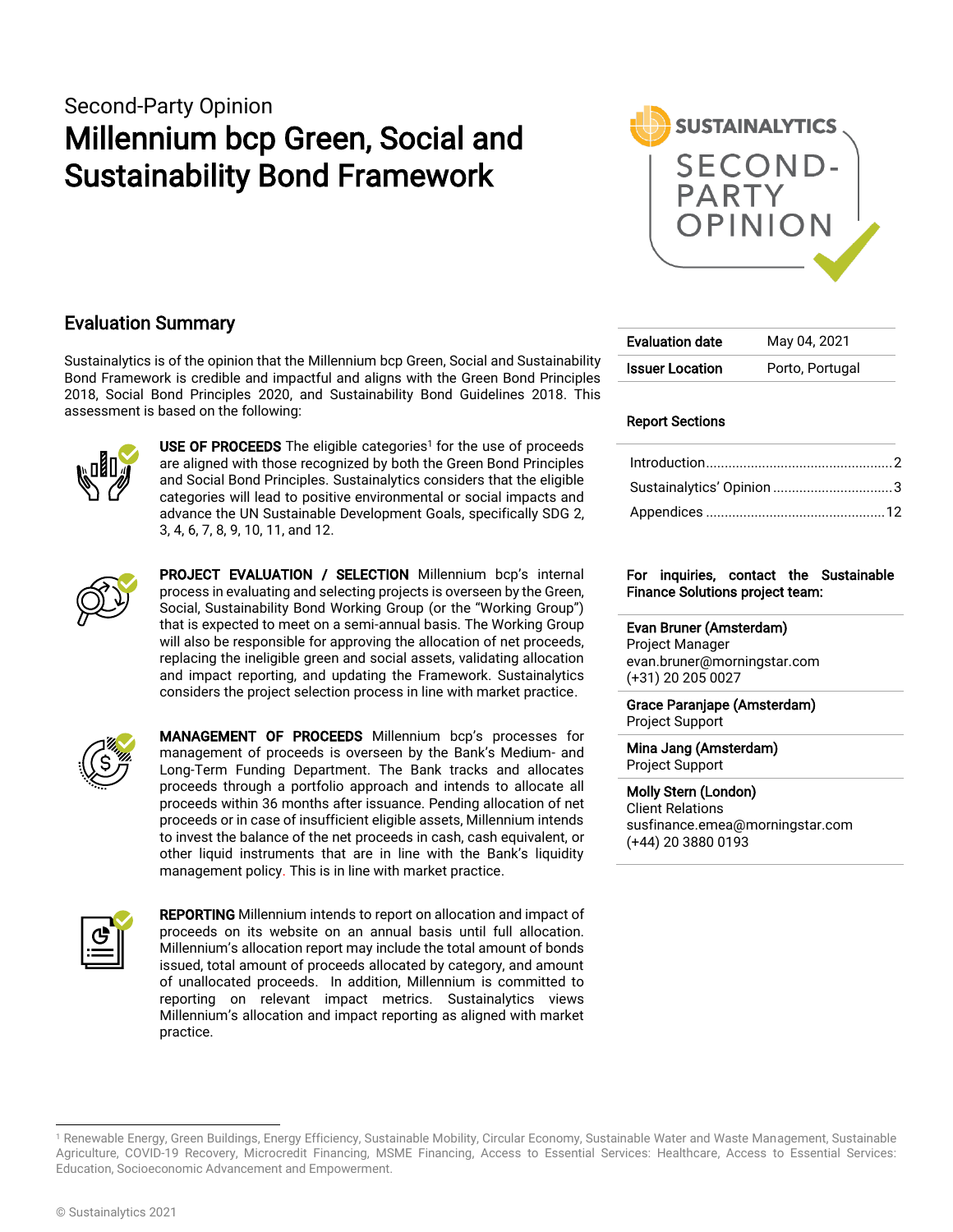

## <span id="page-1-0"></span>Introduction

Banco Comercial Português, S.A. ("Millennium bcp", "Millennium", the "Bank", or the "Issuer") provides banking services and financial services with a focus on retail banking and is headquartered in Porto, Portugal. As of March 2021, Millennium bcp serves approximately 5.7 million customers with 1,380 branches in Portugal, Poland, Switzerland, and Mozambique.

Millennium bcp has developed the Millennium bcp Green, Social and Sustainability Bond Framework (the "Framework") under which it intends to issue Green, Social and Sustainability bonds, subordinated notes, senior unsecured notes, asset backed notes, covered bonds, and use the proceeds to finance and/or refinance, in whole or in part, existing and/or future projects that support the transition into a more sustainable economy all the while addressing environmental and/or social issues. The Framework defines eligibility criteria in thirteen areas:

Green categories:

- 1. Renewable Energy
- 2. Green Buildings
- 3. Energy Efficiency
- 4. Sustainable Mobility
- 5. Circular Economy
- 6. Sustainable Water and Waste Management
- 7. Sustainable Agriculture

Social Categories:

- 8. COVID-19 Recovery
- 9. Microcredit Financing
- 10. MSME Financing
- 11. Access to Essential Services: healthcare
- 12. Access to Essential Services: education
- 13. Socioeconomic Advancement and Empowerment

Millennium bcp engaged Sustainalytics to review the Millennium bcp Green, Social and Sustainability Bond Framework, dated April 2021, and to provide a Second-Party Opinion on the Framework's environmental and social credentials and its alignment with the Sustainability Bond Guidelines 2018 (SBG), Green Bond Principles 2018 (GBP), and Social Bond Principles 2020 (SBP). <sup>2</sup> This Framework has been published in a separate document. 3

#### Scope of work and limitations of Sustainalytics' Second-Party Opinion

Sustainalytics' Second-Party Opinion reflects Sustainalytics' independent<sup>4</sup> opinion on the alignment of the reviewed Framework with the current market standards and the extent to which the eligible project categories are credible and impactful.

As part of the Second-Party Opinion, Sustainalytics assessed the following:

- The Framework's alignment with the Sustainability Bond Guidelines 2018, Green Bond Principles 2018, and Social Bond Principles 2020, as administered by ICMA;
- The credibility and anticipated positive impacts of the use of proceeds; and
- The alignment of the issuer's sustainability strategy and performance and sustainability risk management in relation to the use of proceeds.

<sup>2</sup> The Sustainability Bond Guidelines are administered by the International Capital Market Association and are available at <https://www.icmagroup.org/green-social-and-sustainability-bonds/sustainability-bond-guidelines-sbg/>

<sup>3</sup> The Millennium bcp Green, Social and Sustainability Bond Framework is available on Banco Comercial Português, S.A.'s website at: <https://ind.millenniumbcp.pt/pt/Institucional/investidores/Pages/Inv.aspx>

<sup>4</sup> When operating multiple lines of business that serve a variety of client types, objective research is a cornerstone of Sustainalytics and ensuring analyst independence is paramount to producing objective, actionable research. Sustainalytics has therefore put in place a robust conflict management framework that specifically addresses the need for analyst independence, consistency of process, structural separation of commercial and research (and engagement) teams, data protection and systems separation. Last but not the least, analyst compensation is not directly tied to specific commercial outcomes. One of Sustainalytics' hallmarks is integrity, another is transparency.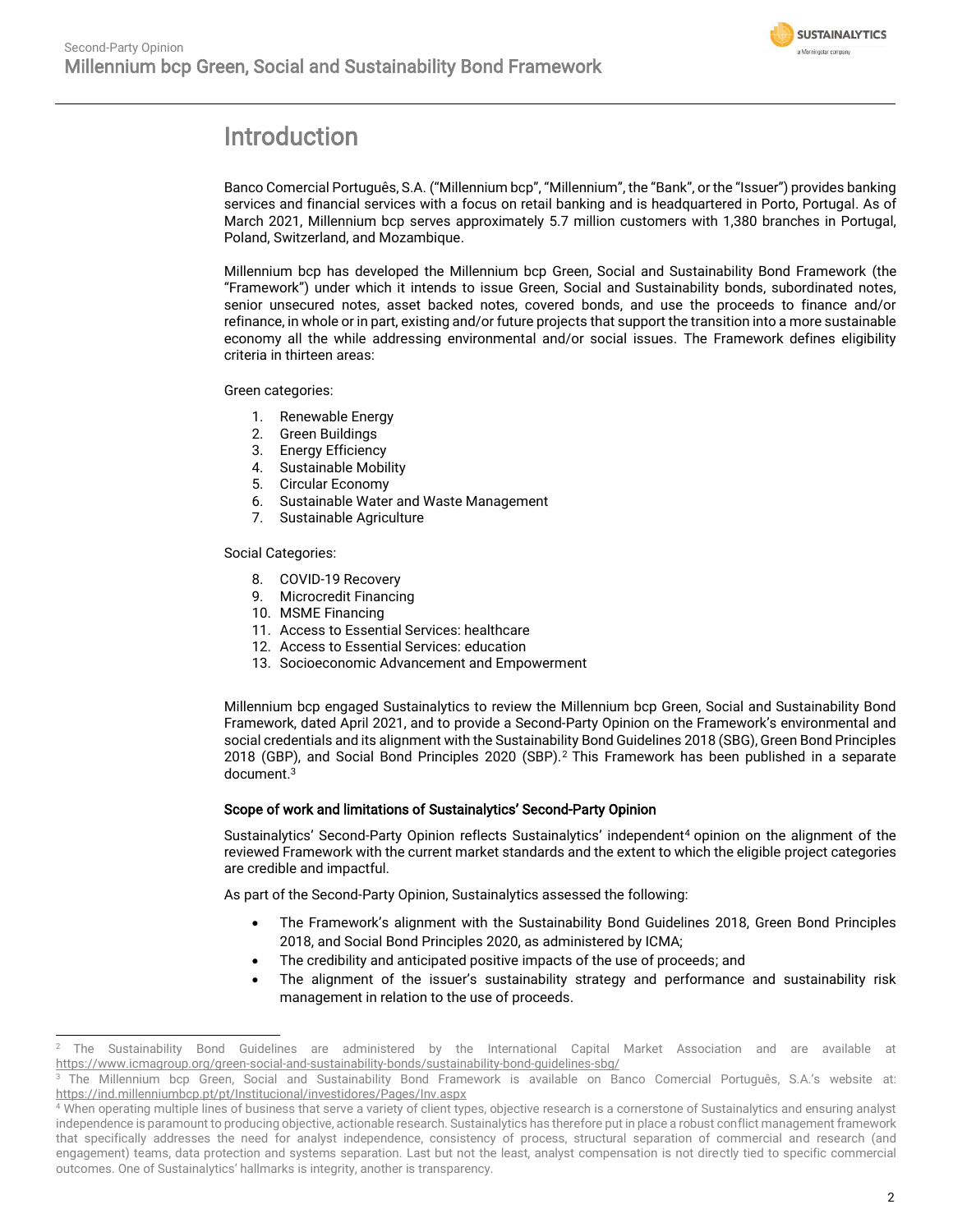

For the use of proceeds assessment, Sustainalytics relied on its internal taxonomy, version 1.7.1, which is informed by market practice and Sustainalytics' expertise as an ESG research provider.

As part of this engagement, Sustainalytics held conversations with various members of Millennium bcp's management team to understand the sustainability impact of their business processes and planned use of proceeds, as well as management of proceeds and reporting aspects of the Framework. Millennium bcp representatives have confirmed (1) they understand it is the sole responsibility of Millennium bcp to ensure that the information provided is complete, accurate or up to date; (2) that they have provided Sustainalytics with all relevant information and (3) that any provided material information has been duly disclosed in a timely manner. Sustainalytics also reviewed relevant public documents and non-public information.

This document contains Sustainalytics' opinion of the Framework and should be read in conjunction with that Framework.

Any update of the present Second-Party Opinion will be conducted according to the agreed engagement conditions between Sustainalytics and Millennium bcp.

Sustainalytics' Second-Party Opinion, while reflecting on the alignment of the Framework with market standards, is no guarantee of alignment nor warrants any alignment with future versions of relevant market standards. Furthermore, Sustainalytics' Second-Party Opinion addresses the anticipated impacts of eligible projects expected to be financed with bond proceeds but does not measure the actual impact. The measurement and reporting of the impact achieved through projects financed under the Framework is the responsibility of the Framework owner.

In addition, the Second-Party Opinion opines on the potential allocation of proceeds but does not guarantee the realised allocation of the bond proceeds towards eligible activities.

No information provided by Sustainalytics under the present Second-Party Opinion shall be considered as being a statement, representation, warrant or argument, either in favour or against, the truthfulness, reliability or completeness of any facts or statements and related surrounding circumstances that Millennium bcp has made available to Sustainalytics for the purpose of this Second-Party Opinion.

## <span id="page-2-0"></span>Sustainalytics' Opinion

### Section 1: Sustainalytics' Opinion on the Millennium bcp Green, Social and Sustainability Bond Framework

Sustainalytics is of the opinion that the Millennium bcp Green, Social and Sustainability Bond Framework is credible, impactful and aligns with the four core components of the SBG, GBP, and SBP. Sustainalytics highlights the following elements of Millennium bcp's Sustainability Bond Framework:

- Use of Proceeds:
	- The eligible categories Renewable Energy, Green Buildings, Energy Efficiency, Sustainable Mobility, Circular Economy, Sustainable Water and Waste Management, Sustainable Agriculture, COVID-19 Recovery, Microcredit Financing, SME Financing, Access to Essential Services: Healthcare, Access to Essential Services: Education, Socioeconomic Advancement, and Empowerment – are aligned with those recognized by the GBP and SBP. Sustainalytics notes that the financing under the Framework will be in Portugal.
	- Millennium may use proceeds for both project-based lending and for general purpose loans for pure-play businesses that derive >90% of revenues from activities identified in the eligible categories. Sustainalytics recognizes that the GBP, SBP and SBG prefer project-based lending and financing, and that there is, in general, less transparency with non-project-based lending. Nevertheless, Sustainalytics recognizes that the financing of "pure-play" companies through green/social bonds is commonly accepted as an approach which can generate positive impacts.
	- Within the Renewable Energy category, Millennium may finance or refinance the production, acquisition, operation, and distribution of renewable energy<sup>5</sup> such as solar, wind, hydropower

<sup>5</sup> For projects financed under Portugal's PRE Special Regime for electricity production, Millennium bcp will apply a pro-rata approach to exclude highefficiency cogeneration projects. During reporting, Millennium will specify the share of financing allocated to these projects.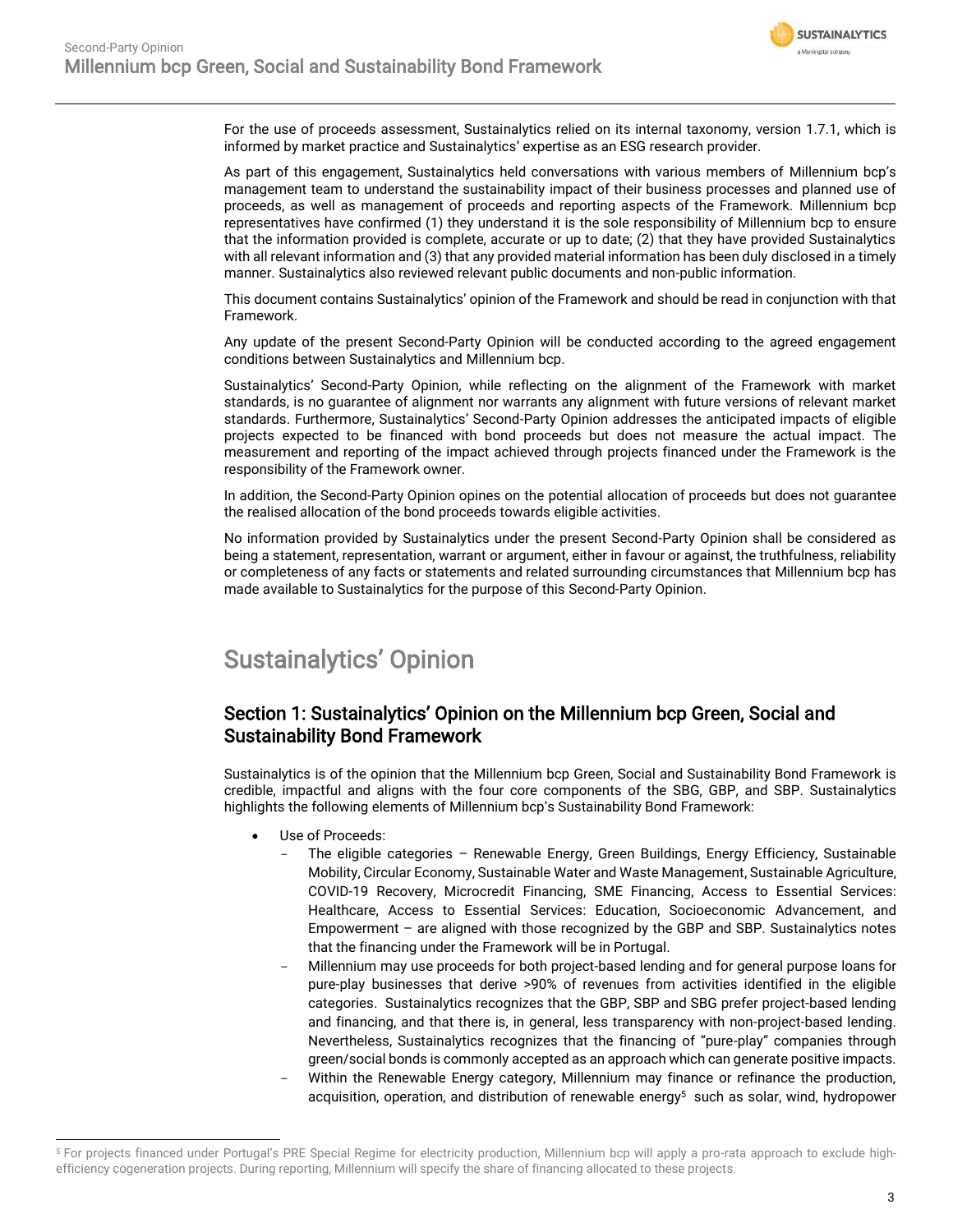**SUSTAINALYTICS** a Morningstar company

and bioenergy from waste biomass<sup>6</sup> that have lifecycle emissions lower than 100gCO2e/kWh and declining toward 0gCO2e/kWh. Regarding financing of refurbishment of hydropower facilities, Millennium has confirmed that environmental and social assessment will be conducted by a specialized body and that no significant controversy will be connected to the facility.

- Under the Green Buildings category, the Bank may finance or refinance the construction or renovation of residential and commercial buildings that meet the following criteria:
	- Residential buildings with energy efficiency performance that belongs to the top 15% of most efficient buildings in Portugal or have an Energy Performance Certificate (EPC) "A" and "A+".
	- Commercial buildings with certification schemes: LEED ("Gold" or above), BREEAM ("Very Good" or above), or HQE ("Excellent" or above). Sustainalytics recognizes That BREEAM Very Good is considered to be in line with market practice in some contexts, while in others BREEAM Excellent is preferred. In any case, Sustainalytics encourages the selection of BREEAM buildings that achieve a minimum score of 70% in the Energy category. Sustainalytics recognizes these as credible, robust certification schemes and notes the minimum certification levels are aligned with market practice. For Sustainalytics' assessment of the certification schemes, please refer to Appendix 1.
	- Renovations of commercial and residential buildings that achieve a minimum of 30% reduction in energy consumption. Sustainalytics positively views the financing of top 15% most energy efficient buildings or the use of energy efficiency thresholds for the renovation of buildings.
- Within the Energy Efficiency category, the Bank may finance or refinance district heating/cooling distribution projects that use at least 50% of renewable energy. Other projects in this category include renewable energy cogeneration projects and energy storage systems.<sup>7</sup>
- Under the category of Sustainable Mobility, Millennium may finance or refinance public transport such as trains, subways, trams, busses that are electric, biofuel and hybrid vehicles. The emission threshold for hybrid busses is  $< 50qCO_2e/p$ -km. Private vehicles that may be financed by the Bank include electric vehicles, hydrogen vehicles, bicycles and hybrid vehicles that have an emission threshold of  $< 75qCO<sub>2</sub>e/km$ . Other projects under this category include the construction, improvement, maintenance, and extension of related infrastructure such as stations upgrade, railway networks, signaling, low-carbon or electric charging stations and bicycle paths.<sup>8</sup> Sustainalytics positively notes the use of emission thresholds for low-carbon transport.
- Within the category of Circular Economy, the Bank may finance or refinance procurement of recycled materials such as paper, plastic, certified forest products and bio-based materials. The forest products will be certified by the Forest Stewardship Council (FSC) and the Programme for Endorsement of Forest Certification (PEFC) or an equivalent certification, while the bio-based materials will be certified by the Roundtable on Sustainable Biomaterials (RSB). For Sustainalytics' assessment of forestry certification schemes, please refer to Appendix 2, and for the assessment on bio-based material certification, please refer to Appendix 3.
- Under the Sustainable Water and Wastewater category, Millennium may finance or refinance the acquisition, development, operation and maintenance of water distribution systems that improve energy efficiency by 20% and/or water quality. <sup>9</sup> Sustainalytics positively notes the establishment of a minimum threshold for efficiency improvements. Other projects in this category include the waste management activities of non-hazardous waste and bio-waste collection.
- Within the category of Sustainable Agriculture, the Bank may finance or refinance sustainable agriculture and forestry operations and/or companies that are certified by the Forest Stewardship Council (FSC), Programme for Endorsement of Forest Certification (PEFC), or EU Organic Certification. Sustainalytics recognizes the abovementioned schemes as robust and

<sup>6</sup> Millennium bcp has confirmed to Sustainalytics that the feedstock for waste biomass may include forestry residues.

<sup>7</sup> Millennium has confirmed that Energy Storage Systems such as "power-to-gas" will produce Hydrogen using the electrolysis method.

<sup>&</sup>lt;sup>8</sup> Millennium has confirmed that related infrastructure projects will not contain infrastructure such as construction or retrofits of road infrastructure, parking structures and fossil fuel charging stations.

<sup>&</sup>lt;sup>9</sup> Millennium has confirmed that water and wastewater treatment projects will not include water procured from fossil-fuel operations.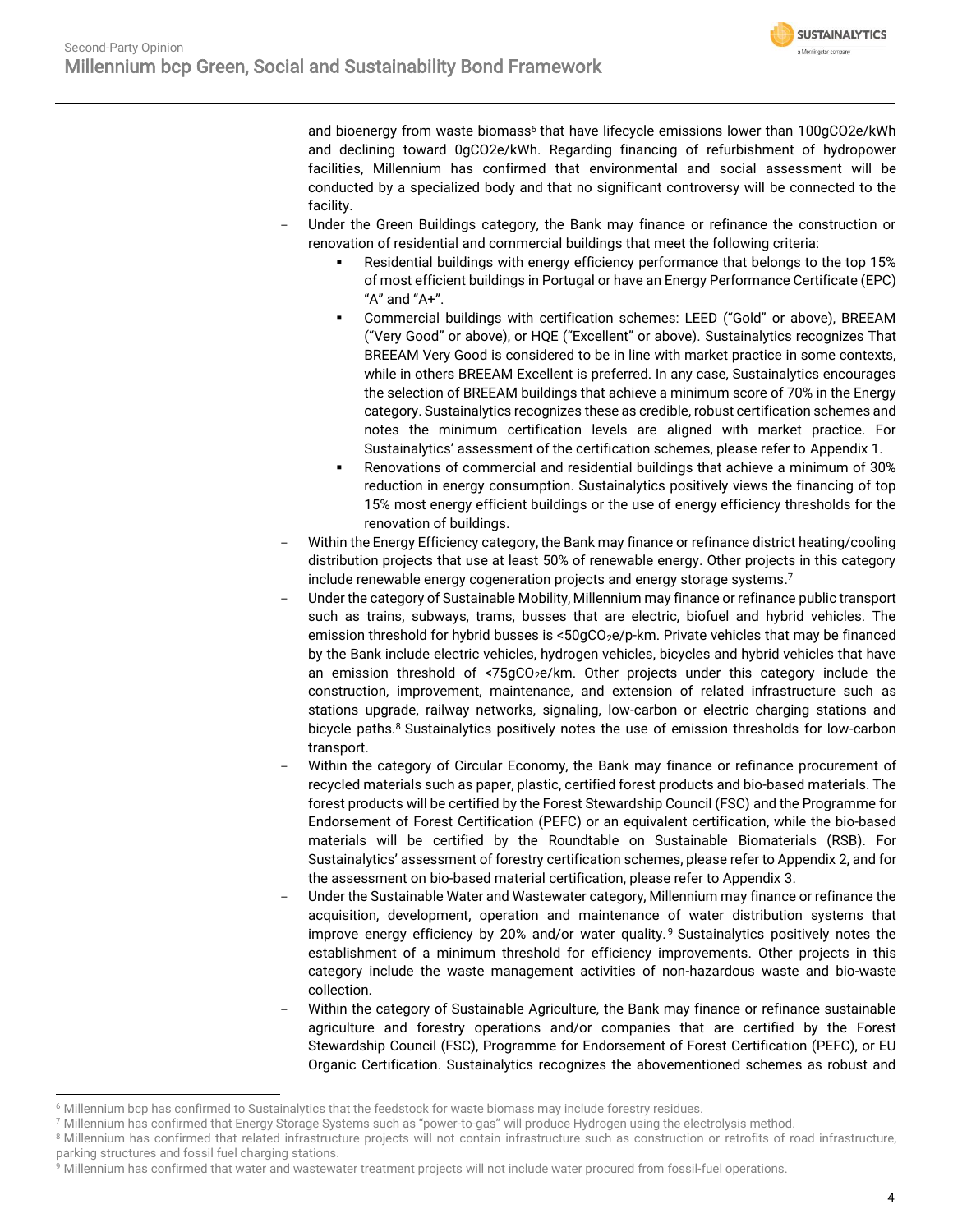

credible certification schemes. For Sustainalytics' assessment on forestry certification scheme, please refer to Appendix 2 and for assessment on EU Organic certification, please refer to Appendix 4.

- Within the Covid-19 Recovery category, Millennium intends to provide loans to finance micro, small and medium-sized enterprises (SME) affected by the economic downturn triggered by COVID-19 crisis. While Sustainalytics notes positively Millennium's efforts to prioritize SMEs that face significant adversity as a result of a natural or health disaster including COVID-19, Sustainalytics encourages the Bank to concentrate its efforts on targeted segments of SMEs in order to maximize the social benefit of such financing.
- Under the category of Microcredit financing, the Bank intends to provide financing to microfinance institutions (MFIs) which provide access to financing for targeted populations including unemployed, migrants/displaced persons, aging populations, students, and vulnerable youth. While Sustainalytics recognizes the positive intention of Millennium to finance MFIs to entrepreneurs that align with the above targeted populations, Sustainalytics further notes that market expectation within this category is to provide clear definitions for the associated target populations and/or the most underserved regions and encourages the Issuer to report on the beneficiaries and associated positive social impacts achieved.
- Within the MSME Financing category, Millennium may provide loans to micro, small and medium-sized enterprises  $(MSME)^{10}$  in underprivileged regions where the overall Regional Development Composite Index<sup>11</sup> (ISDR) and Social Cohesion Index (ISDR Cohesion) scores are <100. Sustainalytics recognizes the ISDR's objective to capture income levels, unemployment, access to essential services and poverty using ISDR Cohesion Index, the regions with a score below 100 cover approximately 40% of the population and 39% of all businesses in Portugal. While recognizing these objectives, Sustainalytics encourages Millennium BCP to use stronger targeting of populations to identify the most underserved regions in Portugal.
- Under the Access to Essential Services: Healthcare category, the Bank may finance or refinance the construction and operation of public hospitals, clinics, and healthcare centers providing universal healthcare access<sup>12</sup> for free or for a subsidized cost. Other projects under this category may include pandemic-related healthcare such as research and development of antiviral drugs and vaccines, and manufacturing and acquisition of relevant medical equipment and medicines.
- Within the Access the Essential Services: Education category, the Bank may finance or refinance construction and renovation of public and private institutions such as primary and secondary schools that provide access to education at a cost-free or subsidized rate regardless of the ability to pay. Other projects under this category include financing of vocational training centers and the procurement of essential equipment such as furniture etc. Millennium may provide essential services in underprivileged regions as defined above (using the ISDR and ISDR Cohesion). Sustainalytics encourages Millennium BCP to use stronger targeting of populations to identify the most underserved regions in Portugal.
- Under the Socioeconomic Advancement and Empowerment category, Millennium may provide loans to social welfare bodies that provide benefits to underprivileged groups such as youth, elderly, and unemployed persons. While Sustainalytics recognizes Millennium bcp's intention to serve underprivileged groups, it also notes that the best practice generally includes the targeting of population segments or regions that face challenges to socio-economic development.
- Sustainalytics notes that Millennium excludes the financing of activities within certain sectors such as those that are dedicated to fossil fuels, nuclear, mining, alcohol, tobacco, and gambling.

<sup>&</sup>lt;sup>10</sup> Small and Medium Enterprises (SME) are defined by the European Commission as enterprises that employ fewer than 250 persons and have an annual turnover not exceeding EUR 50 million, and/or an annual balance sheet total not exceeding EUR 43 million. You can find more information here: <https://eur-lex.europa.eu/legal-content/EN/TXT/?uri=CELEX:32003H0361>

<sup>&</sup>lt;sup>11</sup> The Regional Development Composite Indicator or Indice sintético de desenvolvimento regional (ISDR) was built by the Portuguese National Statistics Institute in partnership with Ministry of Environment, Physical Planning and Regional Development with the goal of assessing territorial impact of public policies. The ISDR is based on a multidimensional approach to regional development encompassing three major components: competitiveness, social cohesion and environmental quality. The composite indicators are referenced to the national average which is equal to 100 (Portugal = 100). More information on the ISDR Index can be found here:

[https://www.ine.pt/xportal/xmain?xpid=INE&xpgid=ine\\_destaques&DESTAQUESdest\\_boui=414438900&DESTAQUESmodo=2](https://www.ine.pt/xportal/xmain?xpid=INE&xpgid=ine_destaques&DESTAQUESdest_boui=414438900&DESTAQUESmodo=2)

<sup>&</sup>lt;sup>12</sup> Universal Health coverage is defined as ensuring access to all in need of healthcare regardless of the ability to pay. More information can be found at: [https://www.who.int/healthsystems/universal\\_health\\_coverage/en/](https://www.who.int/healthsystems/universal_health_coverage/en/)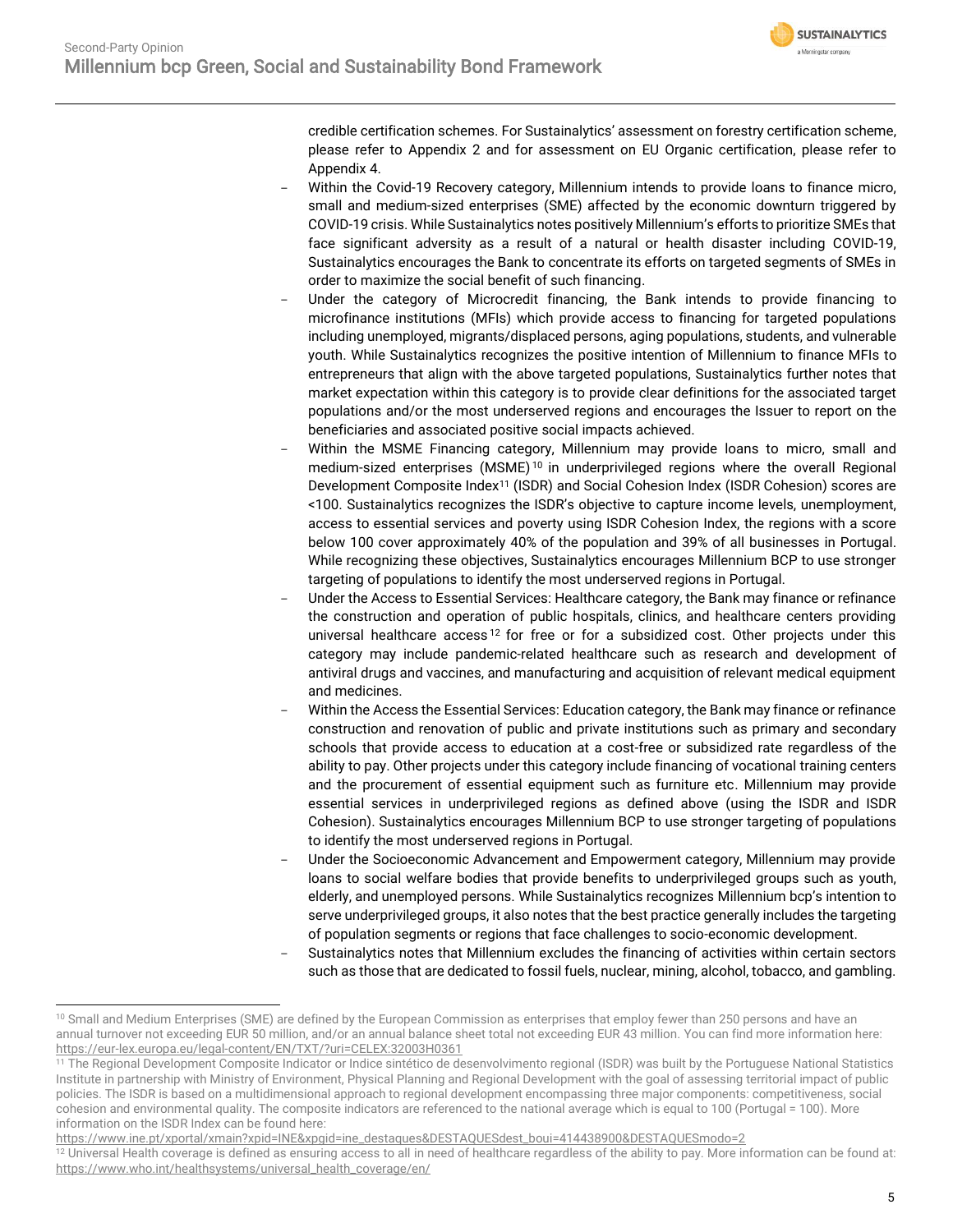

Sustainalytics is of the opinion that the addition of exclusionary criteria strengthens the Framework.

- Project Evaluation and Selection:
	- Millennium's internal process in evaluating and selecting projects is overseen by the Green, Social, Sustainability Bond Working Group (or the "Working Group") that is expected to meet on a semi-annual basis. In addition to project selection, the Working Group will be responsible for approving the allocation of net proceeds, replacing the ineligible green and social assets, validating allocation and impact reporting, and updating the framework. The Working Group will be chaired by the Head of Medium- and Long-Term Funding Department and will be composed of representatives from the following departments: Medium- and Long-Term Funding, Sustainability, Risk Office Division, Investor Relations, Operations and other relevant segments.
	- Based on the establishment of a Working Group, Sustainalytics considers this process to be in line with market practice.
- Management of Proceeds:
	- Millennium's process for management of proceeds is overseen by the Bank's Medium- and Long-Term Funding Department. The Bank tracks and allocates proceeds through a portfolio approach. The net proceeds from the bond(s) issued by Millennium will be deposited in its general account. An amount equivalent to net proceeds of the bond(s) will be used to finance or refinance eligible green and social assets in the portfolio. The Bank intends to allocate all proceeds within 36 months after issuance. Pending allocation of net proceeds or in case of insufficient eligible green and social assets, Millennium intends to invest the balance of the net proceeds in cash, cash equivalent, socially responsible investment (SRI) funds, or other liquid marketable instruments that are in line with the Bank's internal liquidity management policy.
	- Based on the tracking process and the temporary allocation of proceeds, Sustainalytics considers this process to be in line with market practice.
- Reporting:
	- Millennium intends to report on allocation and impact of proceeds on its website on an annual basis until full allocation. Millennium's allocation report may include the total amount of bonds issued, total amount of proceeds allocated by category, and amount of unallocated proceeds. In addition, Millennium is committed to reporting on relevant impact metrics. More information on impact metrics can be found in Appendix 5.
	- Based on the allocation and impact reporting, Sustainalytics considers this process to be in line with market practice.

#### Alignment with Sustainability Bond Guidelines 2018

Sustainalytics has determined that the Millennium bcp Green, Social and Sustainability Bond Framework aligns with the four core components of the GBP and SBP. For detailed information please refer to Appendix 5: Sustainability Bond/ Sustainability Bond Programme External Review Form.

### Section 2: Sustainability Strategy of Millennium bcp

#### Contribution of Framework to Millennium bcp's sustainability strategy

Millennium bcp demonstrates a commitment to sustainability focused on three areas: (i) *Environment:* aimed at incorporating environmental factors into the Bank's risk models, (ii) Social: aimed at involving both the external and internal communities, and (iii) *Corporate governance:* aimed at integrating sustainability principles into the Bank's decision-making processes. 13

<span id="page-5-0"></span>In 2019, Millennium bcp conducted a materiality analysis through a survey to shareholders, clients, employees, community, suppliers and media to improve its approach to sustainability.<sup>14</sup> The result of the materiality analysis is integrated in the 2021 Sustainability Master Plan (SMP), articulating the initiatives and actions on different material issues, which are connected with the prioritized six UN SDGs. [14](#page-5-0) Sustainalytics highlights several initiatives and goals of Millennium bcp as below:

<sup>13</sup> Millennium bcp, "Sustainability", at: <https://ind.millenniumbcp.pt/RelContas/2019/en/sustainability/default.aspx>

<sup>14</sup> Millennium bcp, "Sustinability Report 2019", (2019), at: <https://ind.millenniumbcp.pt/relcontas/2019/files/SustentabilidadeBCP2019.en.pdf>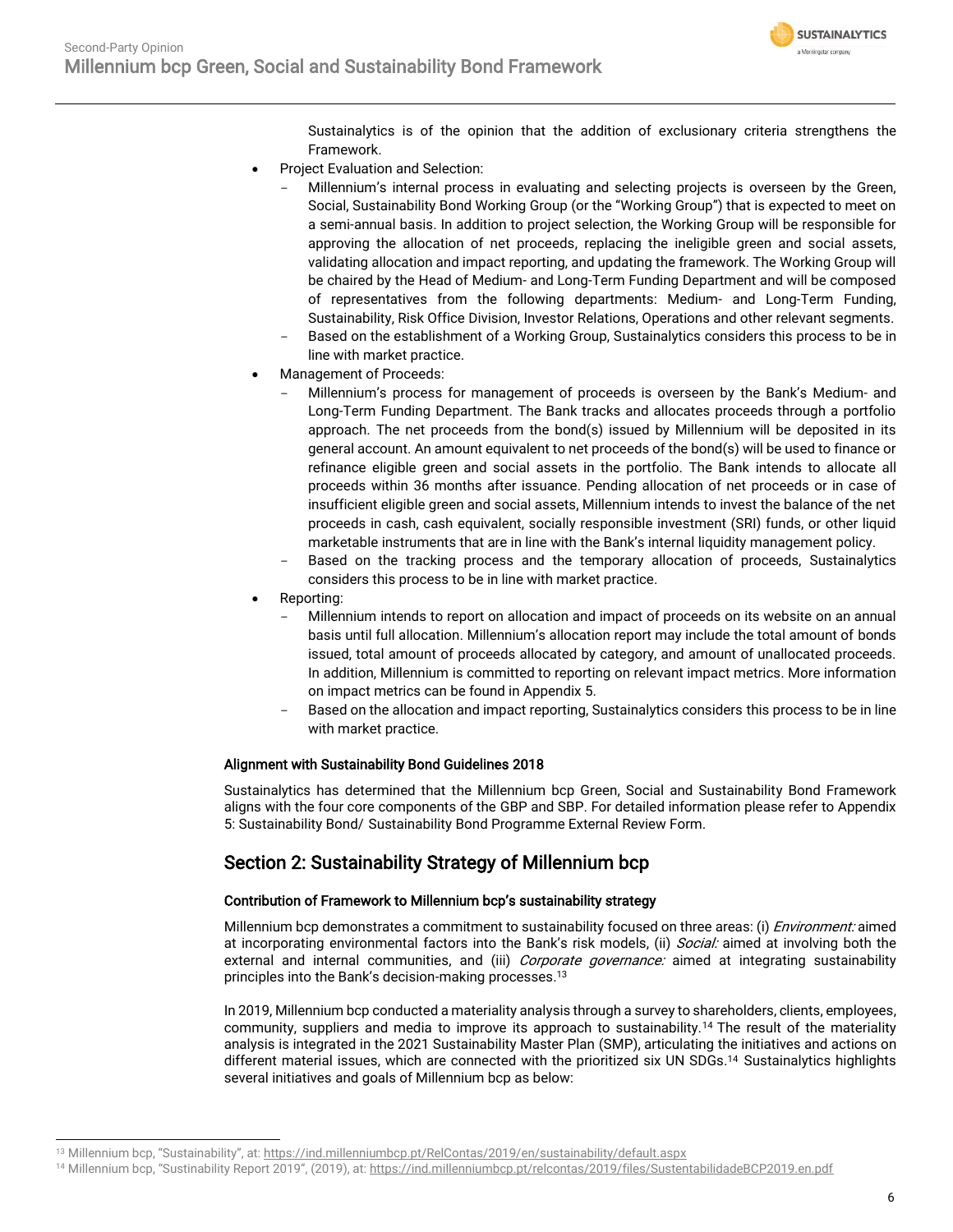<span id="page-6-2"></span><span id="page-6-1"></span><span id="page-6-0"></span>

- In order to strengthen its sustainable financing policies and regulations, under the Corporate Governance area, and in line with SDGs 7 (Affordable and Clean Energy) and 8 (Decent Work and Economic Growth), Millennium bcp has implemented the initiatives including (i) strengthening partnerships in the supply chain to mitigate the impact on climate change, (ii) promoting the issuance of green or social bonds, (iii) promoting renewable energies through loans to the energy sector, and (iv) creating specific credit lines for increased energy efficiency, sustainable mobility, sustainable construction. <sup>15</sup> In 2019, the Bank financed renewable energy infrastructure and equipment projects, and offered microcredit created 368 jobs.[15](#page-6-0)
- In order to improve its environmental performance, under the Environment area committed to SDG 13 (Climate Action), Millennium bcp has implemented initiatives including (i) purchasing 30% and 80% energy-efficient vehicles for the Bank's car fleet by 2025 and 2030 respectively, (ii) redefining emission reduction targets in line with Science Based Targets Initiative, and (iii) broadening employees' knowledge on carbon footprint-related topics such as scope 3 emissions.[15](#page-6-0) In 2020, the Bank achieved energy reductions of 63.3%, electricity by 52.0% and CO2 emissions by 61.4% compared to the 2012 baseline.<sup>16</sup> Furthermore, the Bank is committed to consuming electricity fully from renewable sourcesas of 2021. [16](#page-6-1)

Given its sustainability strategy and initiatives, Sustainalytics is of the opinion that the Millennium bcp Green, Social and Sustainability Bond Framework is aligned with the Bank's overall sustainability strategy and initiatives and will further the Bank's action on its key environmental and social priorities. Sustainalytics encourages Millennium bcp to establish quantitative environmental and social targets to strengthen its sustainability strategy and performance.

#### Well-positioned to address common environmental and social risks associated with the projects

While Sustainalytics recognizes that the use of proceeds from the Framework will be directed towards eligible projects that are expected to have positive environmental and social impact, Sustainalytics is aware that such eligible projects could also lead to negative environmental and social outcomes. Some key environmental and social risks associated with the eligible projects could include land use and biodiversity issues associated with large-scale infrastructure development, emissions, effluents, and waste generated in construction, occupational health and safety, and community relations/stakeholder participation. In addition, as a financial institution, Millennium bcp is exposed to risks of financing environmentally and socially harmful activities.

Sustainalytics is of the opinion that Millennium bcp can manage and mitigate potential risks through implementation of the following regulations and procedures:

- Millennium bcp is compliant with EU Directive 2011/92/EU which requires Environmental Impact Assessment (EIA) for projects associated with significant effects on the environment prior to development consent being given, ensuring the mitigation of environmental risks relevant with land use changes and infrastructure development.<sup>17</sup>
- In accordance with EU regulation on construction and demolition waste, projects financed by Millennium bcp are required to follow the guidelines set out in Portuguese law. These regulations are aimed at ensuring waste management is carried out without endangering human health or causing harm to the environment.<sup>18</sup>
- Millennium bcp has established an Environmental Policy,<sup>19</sup> in line with its Code of Conduct,<sup>20</sup> articulating the Bank's commitment to minimizing the environmental impacts from its operations while responsibly using natural resources and preventing waste. As such, the Bank has integrated social and environmental criteria, and defining sectoral and environmental policies in the risk assessment process and the credit decision.[15](#page-6-2)
- Portugal is classified as "Designated Countries" by the Equator Principles (EPs), suggesting the existence of strong environmental and social governance systems and institutional capacity designed to protect the local environment and communities.<sup>21</sup>

<sup>&</sup>lt;sup>15</sup> Millennium bcp, "BCP's Contribution to the United Nations' Sustainable Development Goals in the Context of the 2021 Sustainability Master Plan", (2020), at: [https://ind.millenniumbcp.pt/en/Institucional/sustentabilidade/Documents/2020/Relat-ODS-Millenniumbcp\\_en\\_16set20.pdf](https://ind.millenniumbcp.pt/en/Institucional/sustentabilidade/Documents/2020/Relat-ODS-Millenniumbcp_en_16set20.pdf)

<sup>&</sup>lt;sup>16</sup> Millennium bcp provided internal information regarding the Bank's sustainability performance.

<sup>&</sup>lt;sup>17</sup> EC, "Directive 2011/92/EU of the European Parliament and of the Council of 13 December 2011 on the assessment of the effects of certain public and private projects on the environment Text with EEA relevance", (2012), at: <https://eur-lex.europa.eu/legal-content/EN/TXT/?uri=CELEX:32011L0092>

<sup>18</sup> EU, "Waste Framework Directive", (2008), at[: https://eur-lex.europa.eu/legal-content/EN/TXT/HTML/?uri=CELEX:32008L0098&from=EN](https://eur-lex.europa.eu/legal-content/EN/TXT/HTML/?uri=CELEX:32008L0098&from=EN)

<sup>19</sup> Millennium bcp, "Environmental Policy", at: [https://ind.millenniumbcp.pt/en/Institucional/sustentabilidade/Documents/Internal\\_Codes\\_2.pdf](https://ind.millenniumbcp.pt/en/Institucional/sustentabilidade/Documents/Internal_Codes_2.pdf)

<sup>&</sup>lt;sup>20</sup> Millennium bcp, "Code of Conduct", at: [https://ind.millenniumbcp.pt/en/Institucional/governacao/Documents/Code\\_of\\_Conduct.pdf](https://ind.millenniumbcp.pt/en/Institucional/governacao/Documents/Code_of_Conduct.pdf) <sup>21</sup> The Equator Principles, "Designated Countries", at[: https://equator-principles.com/designated-countries/](https://equator-principles.com/designated-countries/)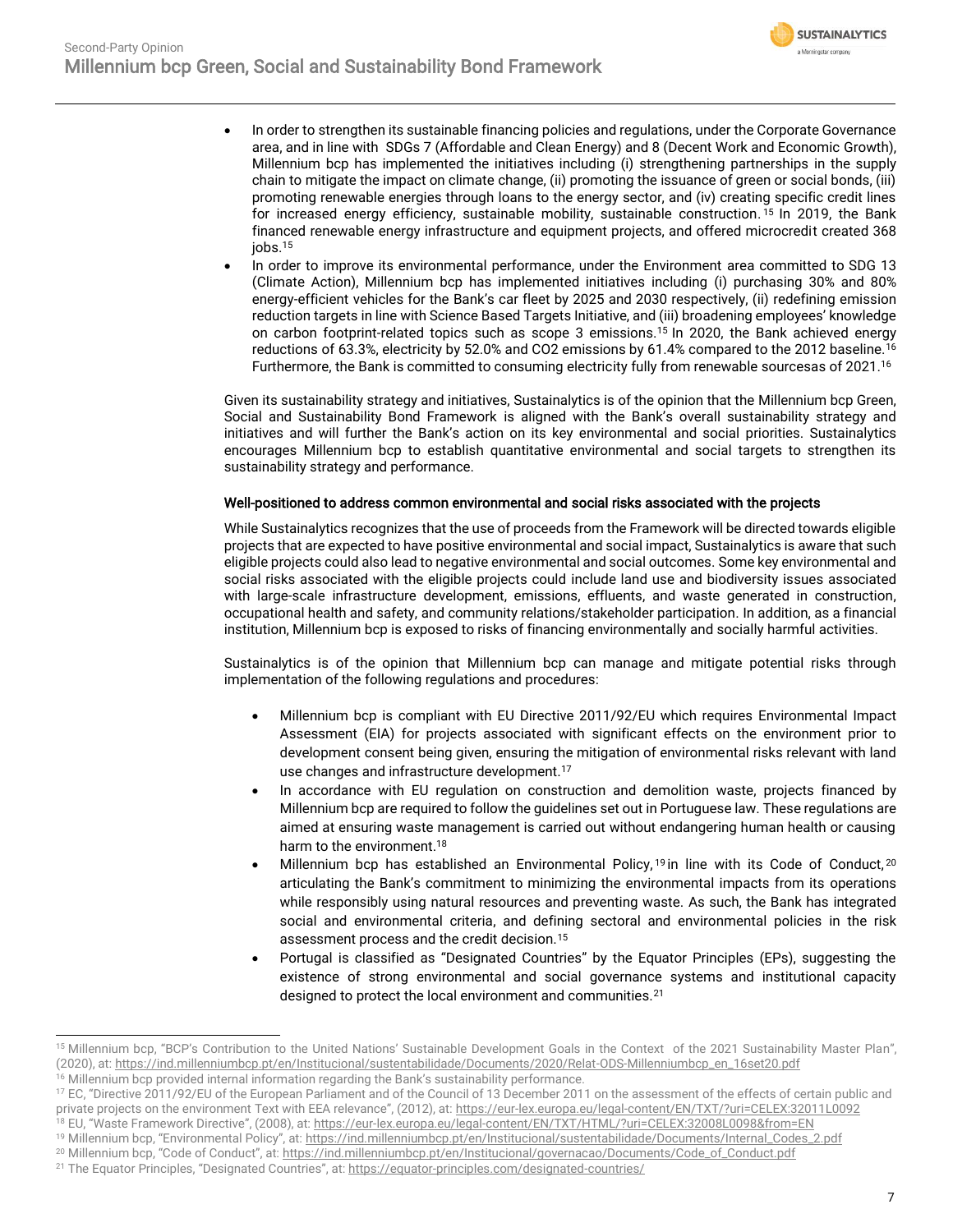<span id="page-7-1"></span>

- In regard to an occupational health and safety (OH&S) for large-scale development or construction projects, Sustainalytics notes that Millennium bcp is not directly responsible for on-site safety for projects that it finances and that the Bank relies upon regulatory safeguards to ensure OH&S risks at construction sites are mitigated. Given that Millennium bcp mostly finance SMEs, large scale development or construction projects are assessed on a case-by-case basis in line with the Bank's Health and Safety at Work Policy.<sup>22</sup> According to the Health and Safety at Work Policy, companies financed by the Bank have to assess the risks of the safety and health of their employees and have appropriate prevention measures in place.<sup>[22](#page-7-0)</sup>
- <span id="page-7-0"></span>• In regard to a community relations issue associated with large-scale projects, Millennium bcp assesses the issue on a case-by-case basis aligned with applicable national or EU regulations.<sup>23</sup>
- Millennium bcp is a signatory to the UN Global Compact in compliance with the 10 Principles<sup>24</sup> on human rights, labour, environment, anticorruption, and transparently disclosing its performance on them to the UN Global Compact. In line with the 10 Principles, the Bank is committed to avoid any human rights abuses, forced/compulsory/child labour.[24](#page-7-1)
- Under the Framework, Millennium bcp will exclude financing projects associated with fossil fuels, nuclear, mining, alcohol, tobacco, and gambling.

Based on the above, Sustainalytics is of the opinion that Millennium bcp has implemented adequate measures and is well-positioned to manage and mitigate environmental and social risks commonly associated with the eligible categories.

### Section 3: Impact of Use of Proceeds

All thirteen use of proceeds categories are aligned with those recognized by GBP or SBP. Sustainalytics has focused on five below where the impact is specifically relevant in the local context.

#### Importance of financing renewable energy, energy efficiency, and green buildings projects in Portugal

<span id="page-7-2"></span>In 2017, energy production and processing accounted for 29.5% of total emissions in Portugal, making it the highest emitting sector.<sup>25</sup> The Portuguese government has committed to reducing emissions from energy generation by approximately 60% by 2030 compared to the 2005 baseline when supported by efficient energy technologies.<sup>26</sup> In order to achieve this target, renewable energy resources, mainly solar and wind energy, should account for approximately 80% of primary energy generation by 2050.<sup>[26](#page-7-2)</sup>

<span id="page-7-3"></span>In 2018, around 55.3% of electricity production in Portugal was from renewable sources.<sup>[26](#page-7-2)</sup> Given the potential, the Government aims to "accelerate the production of energy from renewable energy sources" by promoting renewable cogeneration while gradually reducing fossil fuel cogeneration between 2020 and 2025.<sup>27</sup> Additionally, the Government is committed to promoting the efficient use of renewable energies in heating and cooling systems through the acquisition and renovation of heating and cooling systems using renewable energy sources between 2020 and 2030.[27](#page-7-3)

As part of its efforts to improve energy efficiency, the Government articulates the needs of prioritizing the rehabilitation and renovation of buildings and promoting zero-emissions buildings.[27](#page-7-3) For example, the Government has set several action measures targeted to achieve between 2020 and 2030 in the building sector such as: (i) "promote rehabilitation as the main form of intervention in building stock and urban development", (ii) "promote sustainable technique in construction and sustainable buildings", and (iii) "promote the electrification of buildings accompanied by an increased use of renewables".<sup>[27](#page-7-3)</sup>

Based on the above, Sustainalytics is of the opinion that Millennium bcp's financing for energy efficiency, renewable energy, and green buildings projects is expected to bring positive environmental impacts and facilitating the transit to a decarbonized economy in Portugal.

<https://sniambgeoviewer.apambiente.pt/GeoDocs/geoportaldocs/rea/REA2019/REA2019EN.pdf>

<sup>22</sup> Millennium bcp, "Regulations on Occupational Safety, Hygiene and Health of Group Banco Comercial Portugues", at:

https://ind.millenniumbcp.pt/en/Institucional/governacao/Documents/Regulations-on-Occupational-Safety-Hygiene-and-Health.pdf

<sup>&</sup>lt;sup>23</sup> Millennium bcp has provided its internal process for the community relations issue.

<sup>&</sup>lt;sup>24</sup> United Nations Global Compact, "The Ten Principles of the UN Global Compact", at: <https://www.unglobalcompact.org/what-is-gc/mission/principles> <sup>25</sup> Portuguese Environment Agency, "Executive Summary State of Environment Report Portugal", (2019), at:

<sup>26</sup> Republica Portuguesa/Fundo Ambiental/Portuguese Environment Agency, "Long-term Strategy for Carbon Neutrality of the Portuguese Economy by 2050", (2019), at: [https://unfccc.int/sites/default/files/resource/RNC2050\\_EN\\_PT%20Long%20Term%20Strategy.pdf](https://unfccc.int/sites/default/files/resource/RNC2050_EN_PT%20Long%20Term%20Strategy.pdf)

<sup>&</sup>lt;sup>27</sup> Republica Portuguesa, "Portugal's National Energy and Climate Plan 2021-2030", (2019), at:

https://ec.europa.eu/energy/sites/ener/files/documents/pt\_final\_necp\_main\_en.pdf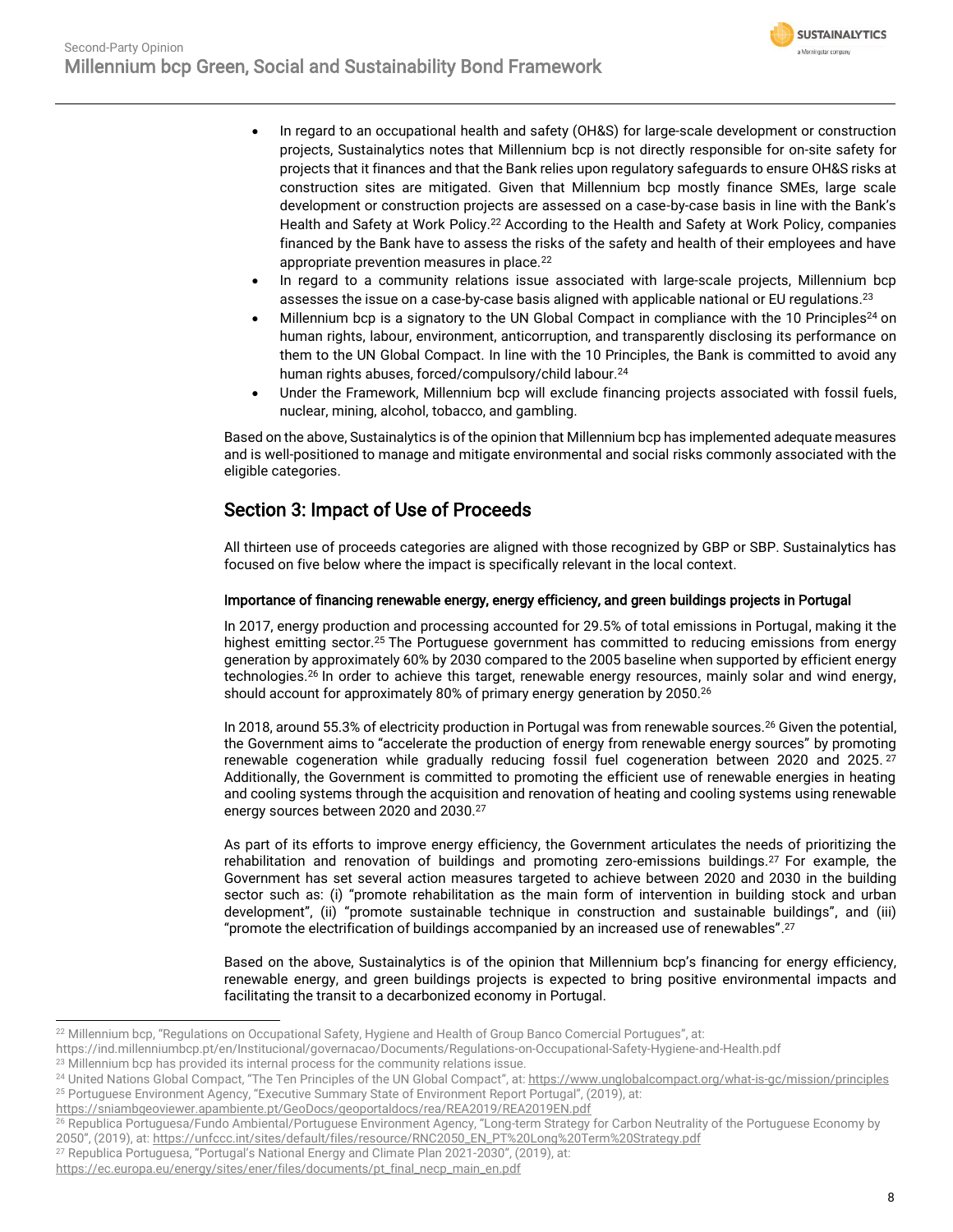

#### Importance of financing SMEs to support employment generation and COVID-19 response in Portugal

<span id="page-8-0"></span>In 2017, SMEs in Portugal accounted for 99.9% of the total enterprises and 77.4% of employment, of which approximately half of the employment came from (i) manufacturing and (ii) wholesale and retail trade sectors.<sup>28</sup> Additionally, it is notable that micro-sized enterprises comprise 95.4% of total enterprises and 40.9% of employment in Portugal, while the rest are from small- and medium-sized enterprises (SMEs).[28](#page-8-0)Given their potential, the Government of Portugal has strived to enhance SME's access to finance through government guaranteed loans that have grown from 5.4% to 10.5% between 2009 and 2018.<sup>29</sup>

Given that Portugal is specialized in the tourism sector (hotels, restaurants, services, marketing and digital services), MSMEs have been heavily disrupted by the coronavirus outbreak. <sup>30</sup> Accordingly, as of March 2020, the Government of Portugal has announced four programs to finance Portuguese SMEs in key sectors, specifically "(i) tourism; (ii) restaurants (and other similar activities); (iii) extractive and manufacturing industry; and (iv) travel agency activities, touristic animation, event organisation (and similar activities)", aimed at ensuring SMEs to have sufficient liquidity to sustain jobs and continue their business activities. $^{31}$ 

Based on the above, Sustainalytics acknowledges the importance of financing SMEs in Portugal affected by the COVID-19 crisis. Sustainalytics is of the opinion that Millennium bcp's financing can increase access to finance for Portuguese SMEs and support their employment generation/continuity, particularly SMEs disrupted by the COVID-19 pandemic.

#### Alignment with/contribution to SDGs

The Sustainable Development Goals (SDGs) were set in September 2015 by the United Nations General Assembly and form an agenda for achieving sustainable development by the year 2030. The bonds issued under the Millennium bcp Green, Social and Sustainability Bond Framework advances the following SDGs and targets:

| Use of Proceeds<br>Category               | <b>SDG</b>                                       | <b>SDG target</b>                                                                                                                                                                                                                                                                                                           |
|-------------------------------------------|--------------------------------------------------|-----------------------------------------------------------------------------------------------------------------------------------------------------------------------------------------------------------------------------------------------------------------------------------------------------------------------------|
| Renewable Energy                          | 7. Affordable and Clean<br>Energy                | 7.2 By 2030, increase substantially the share of<br>renewable energy in the global energy mix                                                                                                                                                                                                                               |
| Green Buildings                           | 11. Sustainable Cities and<br>Communities        | 11.3 By 2030, enhance inclusive and<br>sustainable urbanization and capacity for<br>participatory, integrated and sustainable<br>human settlement planning and management<br>in all countries                                                                                                                               |
| <b>Energy Efficiency</b>                  | 7. Affordable and Clean<br>Energy                | 7.3 By 2030, double the global rate of<br>improvement in energy efficiency                                                                                                                                                                                                                                                  |
| <b>Sustainable Mobility</b>               | 11. Sustainable Cities and<br>Communities        | 11.2 By 2030, provide access to safe,<br>affordable, accessible and sustainable<br>transport systems for all, improving road<br>safety, notably by expanding public transport,<br>with special attention to the needs of those in<br>vulnerable situations, women, children, persons<br>with disabilities and older persons |
| Circular Economy                          | 12. Responsible<br>Consumption and<br>Production | 12.5 By 2030, substantially reduce waste<br>generation through prevention, reduction,<br>recycling and reuse                                                                                                                                                                                                                |
| Sustainable Water and<br>Waste Management | 6. Clean water and<br>sanitation                 | 6.4 By 2030 substantially increase water-use<br>efficiency across all sectors and ensure<br>sustainable withdrawals and supply of                                                                                                                                                                                           |

<sup>28</sup> EC, "Portugal – SBA Fact Sheet 2019", (2019), at:

<https://ec.europa.eu/docsroom/documents/38662/attachments/23/translations/en/renditions/native>

<sup>&</sup>lt;sup>29</sup> OECD, "Financing SMEs and Entrepreneurs 2020: An OECD Scoreboard (37: Portugal)", (2020), at: [https://www.oecd-ilibrary.org/sites/6707606e](https://www.oecd-ilibrary.org/sites/6707606e-en/index.html?itemId=/content/component/6707606e-en)[en/index.html?itemId=/content/component/6707606e-en](https://www.oecd-ilibrary.org/sites/6707606e-en/index.html?itemId=/content/component/6707606e-en)

<sup>30</sup> Intra Interreg Europe/European Union, "Portuguese Measures for SMEs under COVID-19", (2020), at: [https://www.interregeurope.eu/intra/news/news](https://www.interregeurope.eu/intra/news/news-article/8259/portuguese-measures-for-smes-under-covid-19/)[article/8259/portuguese-measures-for-smes-under-covid-19/](https://www.interregeurope.eu/intra/news/news-article/8259/portuguese-measures-for-smes-under-covid-19/)

<sup>&</sup>lt;sup>31</sup> European Commission, "State aid: Commission approves €3 billion Portuguese guarantee schemes for SMEs and midcaps affected by Coronavirus outbreak", (2020), at: [https://europeansting.com/2020/03/23/state-aid-commission-approves-e3-billion-portuguese-guarantee-schemes-for-smes-and](https://europeansting.com/2020/03/23/state-aid-commission-approves-e3-billion-portuguese-guarantee-schemes-for-smes-and-midcaps-affected-by-coronavirus-outbreak/)[midcaps-affected-by-coronavirus-outbreak/](https://europeansting.com/2020/03/23/state-aid-commission-approves-e3-billion-portuguese-guarantee-schemes-for-smes-and-midcaps-affected-by-coronavirus-outbreak/)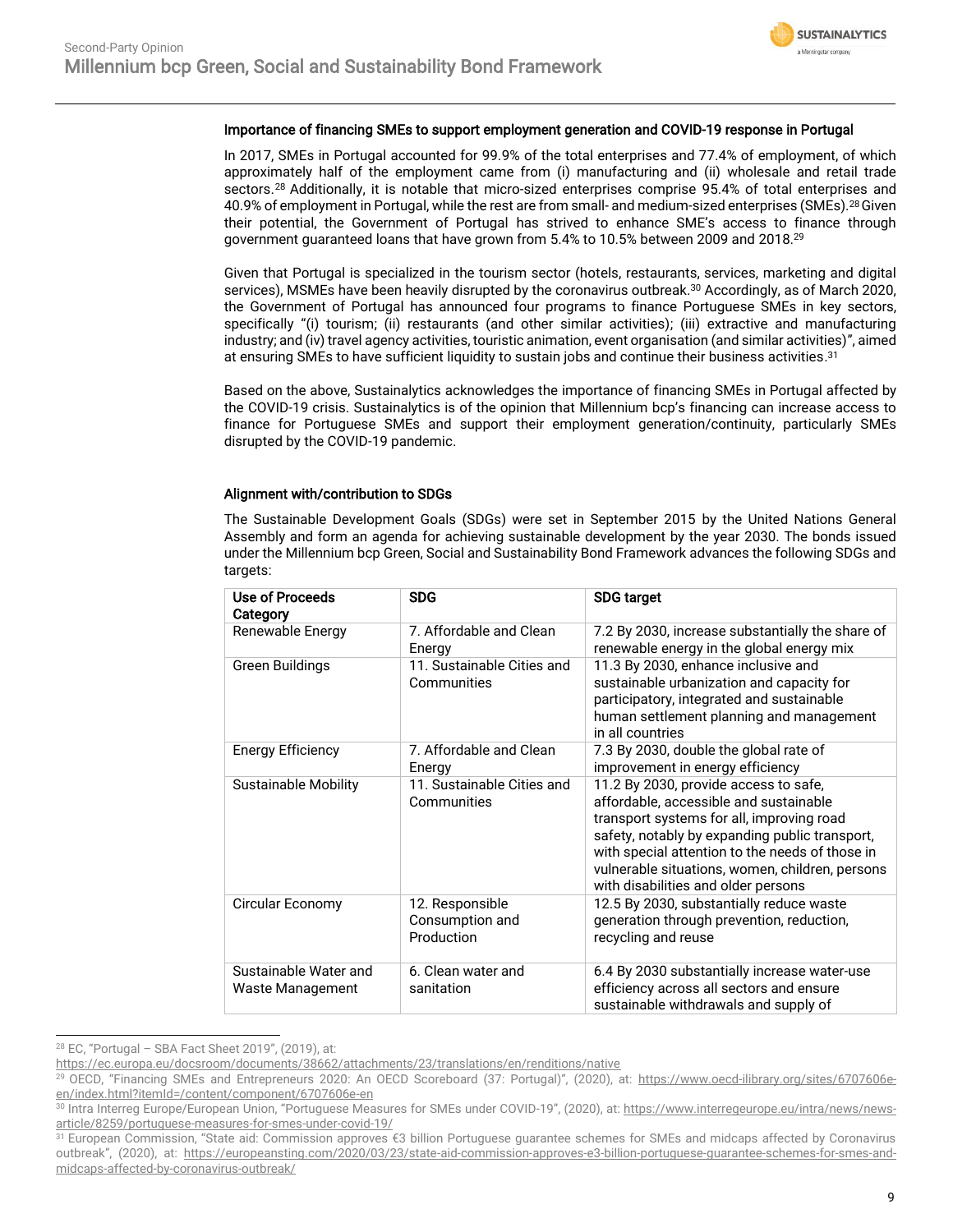

|                                                    |                                                  | freshwater to address water scarcity and<br>substantially reduce the number of people<br>suffering from water scarcity                                                                                                                                                                                                                                                       |
|----------------------------------------------------|--------------------------------------------------|------------------------------------------------------------------------------------------------------------------------------------------------------------------------------------------------------------------------------------------------------------------------------------------------------------------------------------------------------------------------------|
|                                                    | 12. Responsible<br>Consumption and<br>Production | 12.5 By 2030, substantially reduce waste<br>generation through prevention, reduction,<br>recycling and reuse                                                                                                                                                                                                                                                                 |
| Sustainable Agriculture                            | 2. Zero Hunger                                   | 2.4 By 2030, ensure sustainable food<br>production systems and implement resilient<br>agricultural practices that increase productivity<br>and production, that help maintain ecosystems,<br>that strengthen capacity for adaptation to<br>climate change, extreme weather, drought,<br>flooding and other disasters and that<br>progressively improve land and soil quality |
| COVID-19 Recovery                                  | 3. Good Health and<br>Wellbeing                  | 3.3 By 2030, end the epidemics of AIDS,<br>tuberculosis, malaria and neglected tropical<br>diseases and combat hepatitis, water-borne<br>diseases and other communicable diseases                                                                                                                                                                                            |
|                                                    | 8. Decent work and<br>Economic growth            | 8.3 Promote development-oriented policies<br>that support productive activities, decent job<br>creation, entrepreneurship, creativity and<br>innovation, and encourage the formalization<br>and growth of micro-, small- and medium-sized<br>enterprises, including through access to<br>financial services                                                                  |
| Microcredit Financing                              | 9. Industry Innovation and<br>Infrastructure     | 9.3 Increase the access of small-scale<br>industrial and other enterprises, in particular in<br>developing countries, to financial services,<br>including affordable credit, and their<br>integration into value chains                                                                                                                                                      |
| <b>SMEs Financing</b>                              | 8. Decent Work and<br><b>Economic Growth</b>     | 8.3 Promote development-oriented policies<br>that support productive activities, decent job<br>creation, entrepreneurship, creativity and<br>innovation, and encourage the formalization<br>and growth of micro-, small- and medium-sized<br>enterprises, including through access to<br>financial services                                                                  |
| <b>Access to Essential</b><br>Services: healthcare | 3. Good Health and<br>Wellbeing                  | 3.8 Achieve universal health coverage,<br>including financial risk protection, access to<br>quality essential health-care services and<br>access to safe, effective, quality and affordable<br>essential medicines and vaccines for all                                                                                                                                      |
| <b>Access to Essential</b><br>Services: education  | 4. Quality Education                             | 4.1 By 2030, ensure that all girls and boys<br>complete free, equitable and quality primary<br>and secondary education leading to relevant<br>and effective learning outcomes                                                                                                                                                                                                |
| Socioeconomic<br>Advancement and<br>Empowerment    | 8. Decent work and<br>economic growth            | 8.3 Promote development-oriented policies<br>that support productive activities, decent job<br>creation, entrepreneurship, creativity and<br>innovation, and encourage the formalization<br>and growth of micro-, small- and medium sized<br>enterprises, including through access to<br>financial services.                                                                 |
|                                                    | 10. Reduce Inequalities                          | 10.1 By 2030, progressively achieve and<br>sustain income growth of the bottom 40 per<br>cent of the population at a rate higher than the<br>national average                                                                                                                                                                                                                |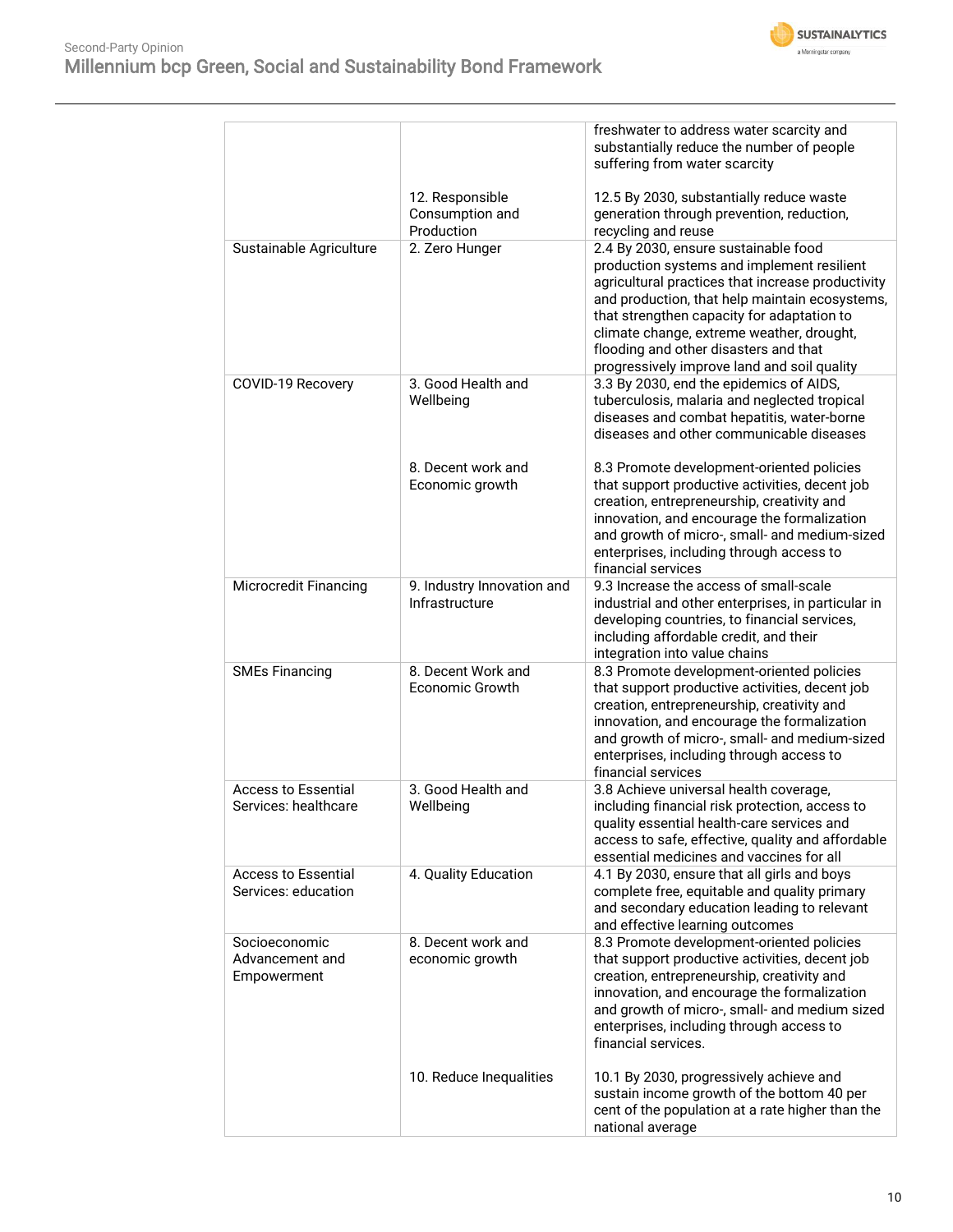

### Conclusion

Millennium bcp has developed the Millennium bcp Green, Social and Sustainability Bond Framework under which it may issue sustainability bonds and use the proceeds to finance projects that support green infrastructure and enhance access to finance for underserved populations. Sustainalytics considers that the projects funded by the sustainability bond proceeds are expected to provide positive environmental and social impact.

The Millennium bcp Green, Social and Sustainability Bond Framework outlines a process by which proceeds will be tracked, allocated, and managed, and commitments have been made for reporting on the allocation and impact of the use of proceeds. Furthermore, Sustainalytics believes that Millennium bcp Green, Social and Sustainability Bond Framework is aligned with the overall sustainability strategy of the Bank and that the use of proceeds categories will contribute to the advancement of the UN Sustainable Development Goals 2, 3, 4, 6, 7, 8, 9, 10, 11, and 12. Additionally, Sustainalytics is of the opinion that Millennium bcp has adequate measures to identify, manage and mitigate environmental and social risks commonly associated with the eligible projects funded by the use of proceeds.

Based on the above, Sustainalytics is confident that Banco Comercial Português, S.A. is well-positioned to issue sustainability bonds and that that Millennium bcp Green, Social and Sustainability Bond Framework is robust, transparent, and in alignment with the four core components of the Green Bond Principles (2018) and Social Bond Principles (2020).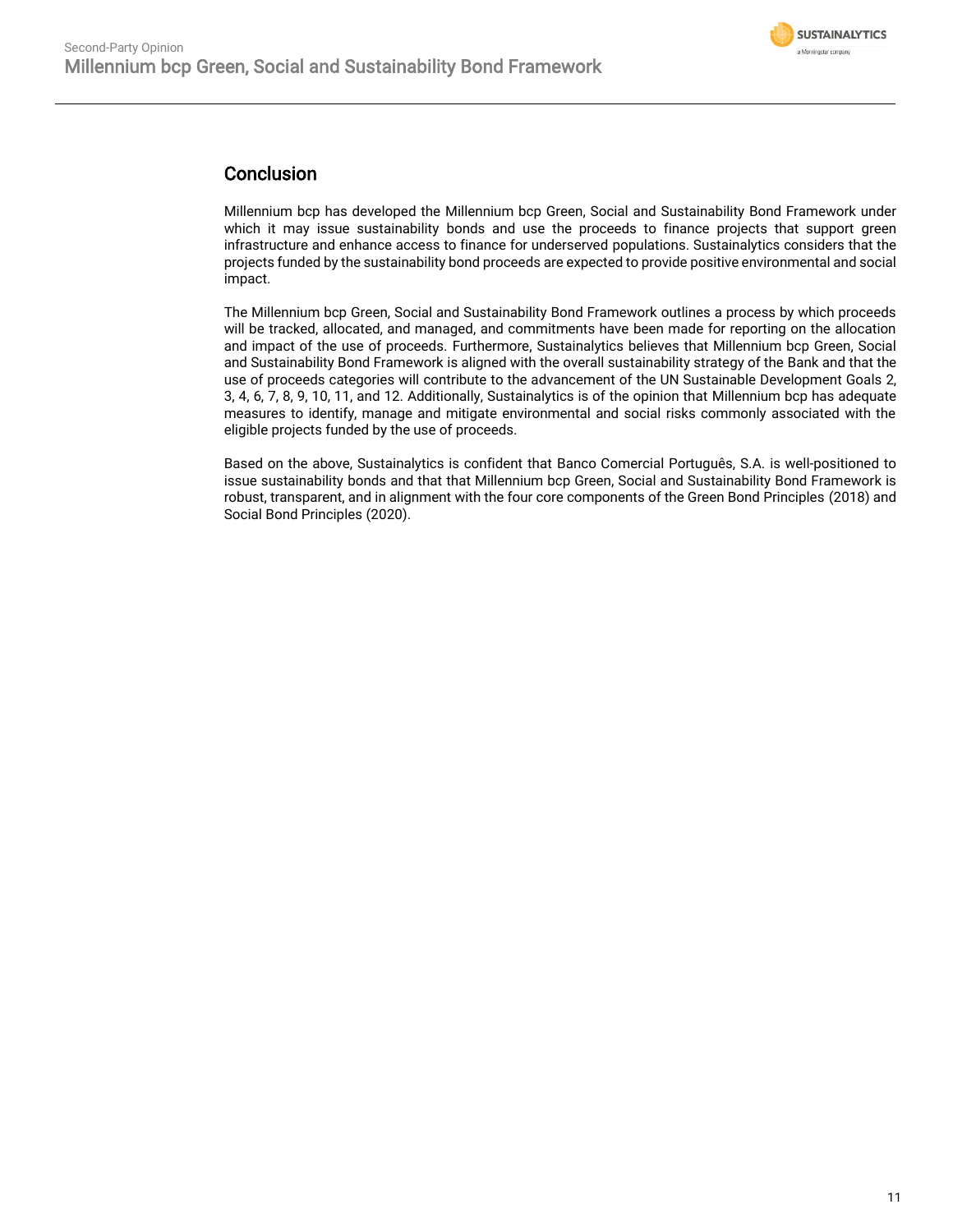## Appendices

## Appendix 1: Certification Schemes for Green Buildings

<span id="page-11-0"></span>

|                               | LEED <sup>32</sup>                                                                                                                                                                                                                                                                                                                                                                                                                                                                                                                            | BREEAM <sup>33</sup>                                                                                                                                                                                                                                                                                                                                                                                                                                           | HQE34                                                                                                                                                                                                                                                                                                                                                                                                                                                                                                                                                                                                                        |
|-------------------------------|-----------------------------------------------------------------------------------------------------------------------------------------------------------------------------------------------------------------------------------------------------------------------------------------------------------------------------------------------------------------------------------------------------------------------------------------------------------------------------------------------------------------------------------------------|----------------------------------------------------------------------------------------------------------------------------------------------------------------------------------------------------------------------------------------------------------------------------------------------------------------------------------------------------------------------------------------------------------------------------------------------------------------|------------------------------------------------------------------------------------------------------------------------------------------------------------------------------------------------------------------------------------------------------------------------------------------------------------------------------------------------------------------------------------------------------------------------------------------------------------------------------------------------------------------------------------------------------------------------------------------------------------------------------|
| Background                    | in Energy<br>Leadership<br>and<br>Environmental Design (LEED) is<br>a US Certification System for<br>residential<br>and commercial<br>buildings used worldwide. LEED<br>was developed by the non-profit<br>U.S. Green Building Council<br>(USGBC) and covers the design,<br>construction, maintenance and<br>operation of buildings.                                                                                                                                                                                                          | BREEAM (Building Research<br>Establishment Environmental<br>Assessment Method) was first<br>published by the Building<br>Research Establishment (BRE)<br>in 1990.<br>Based in the UK, BREEAM can<br>be used for new, refurbished<br>and extension of existing<br>buildings.                                                                                                                                                                                    | The Haute Qualité Environnementale or<br><b>HQE</b><br>Environmental<br>(High<br>Quality<br>standard) is a standard for green building<br>in France, based on the principles of<br>sustainable development first set out at<br>the 1992 Earth Summit. The standard<br>was launched in 2005 and is controlled<br>by HQE and certificate is issued by<br>Cerway/ Certivea/ Cerqual.                                                                                                                                                                                                                                            |
| Certification<br>Levels       | • Certified<br>• Silver<br>$\bullet$ Gold<br>• Platinum                                                                                                                                                                                                                                                                                                                                                                                                                                                                                       | $\bullet$ Pass<br>$\bullet$ Good<br>• Very Good<br>• Excellent<br>• Outstanding                                                                                                                                                                                                                                                                                                                                                                                | $\bullet$ Pass<br>$\bullet$ Good<br>• Very good<br>• Excellent<br>• Exceptional                                                                                                                                                                                                                                                                                                                                                                                                                                                                                                                                              |
| Areas of<br><b>Assessment</b> | • Energy and Atmosphere<br>• Sustainable Sites<br>• Location and Transportation<br>• Materials and Resources<br>• Water Efficiency<br>• Indoor Environmental Quality<br>• Innovation in Design<br>• Regional Priority                                                                                                                                                                                                                                                                                                                         | $\bullet$ Energy<br>• Land Use and Ecology<br>• Pollution<br>• Transport<br>• Materials<br>• Water<br>• Waste<br>• Health and Wellbeing<br>• Innovation                                                                                                                                                                                                                                                                                                        | • Energy<br>• Environment (Site, Components,<br>Worksite, Water, Waste, Maintenance)<br>• Comfort (Hydrothermal, Acoustic,<br>Visual, Olfactory)<br>• Health (Spaces quality, Air Quality,<br><b>Water Quality)</b>                                                                                                                                                                                                                                                                                                                                                                                                          |
| <b>Requirements</b>           | Prerequisites (independent of<br>level of certification) + Credits<br>with associated points.<br>These points are then added<br>together to obtain the LEED<br>level of certification.<br>There are several different<br>rating systems within LEED.<br>Each rating system is designed<br>to apply to a specific sector<br>(e.g. New Construction, Major<br>Renovation, Core and Shell<br>Development, Schools-/Retail-<br>/Healthcare New Construction<br>and Major Renovations, Existing<br>Buildings:<br>Operation<br>and<br>Maintenance). | Prerequisites depending on the<br>levels of certification. Credits<br>with associated points.<br>This number of points is then<br>weighted by item and gives a<br>BREEAM level of certification,<br>which is based on the overall<br>score obtained (expressed as a<br>percentage).<br>Majority<br>оf<br>BREEAM issues are flexible,<br>meaning that the client can<br>choose which to comply with to<br>build<br>their<br><b>BREEAM</b><br>performance score. | Prerequisites (independent of level of<br>certification)<br>Points-based<br>$+$<br>performance level: Performing and High<br>Performing<br>The Prerequisite level is obtained when<br>all the minimum requirements for a<br>target are met, while the Performing and<br>High Performing levels are obtained<br>based on a percentage of points given<br>per target, allowing for flexibility.<br>Based on the total number of stars<br>obtained per area, an overall HQE level is<br>then given.<br>Environmental certificates are assigned<br>at all stages of the building life cycle, and<br>on-site audits are required. |

<sup>32</sup> USGBC, "LEED rating system", at: [www.usgbc.org/LEED.](http://www.usgbc.org/LEED)

<sup>&</sup>lt;sup>33</sup> BREEAM, "How certification works" at: <u>https://www.breeam.com/discover/how-breeam-certification-works/</u>.

<sup>34</sup> HQE,, " Introduction to HQE certification", at: [https://www.behqe.com/cerway/essentials.](https://www.behqe.com/cerway/essentials)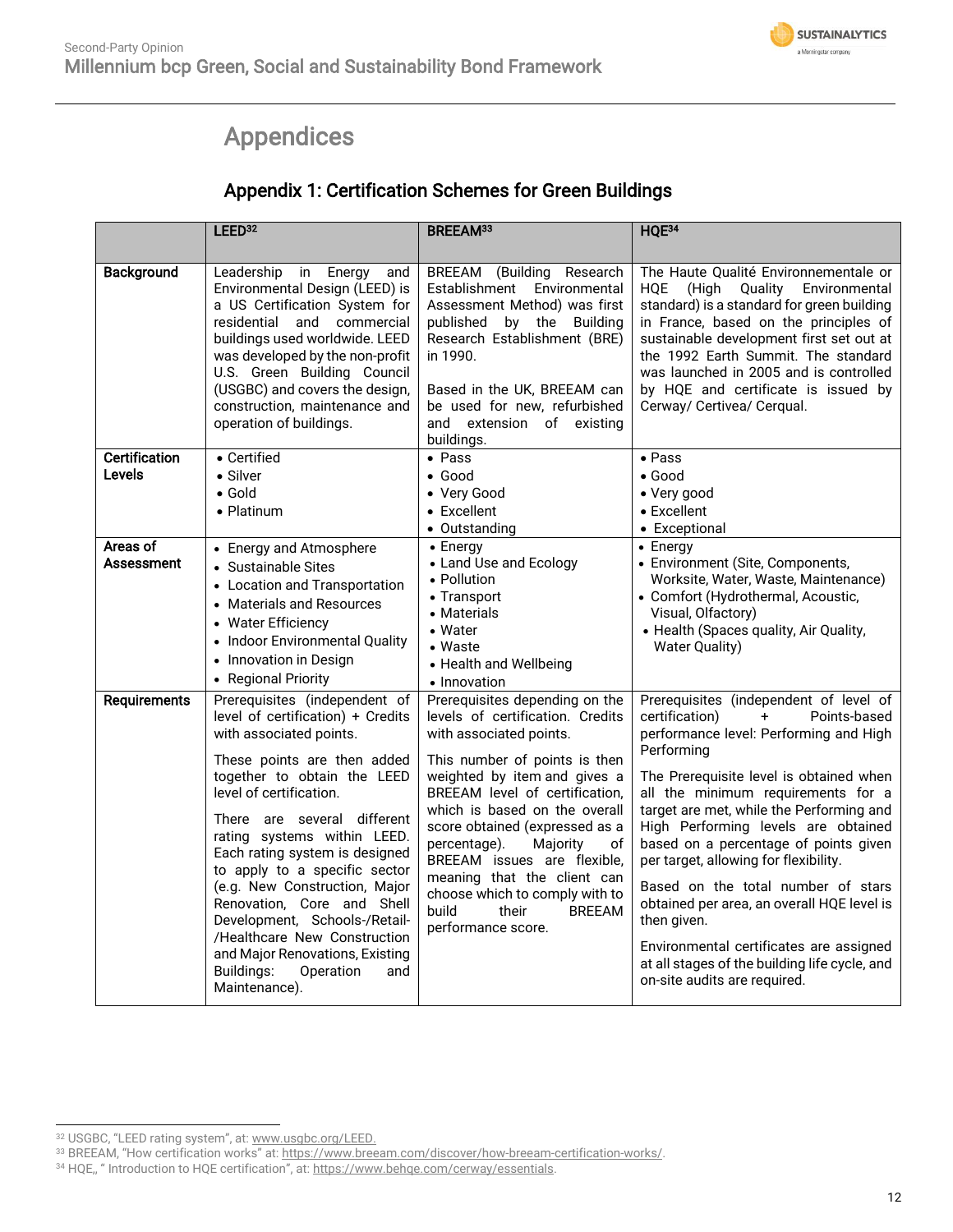



| Performance<br><b>Display</b> |                                                                                            | ★★★☆☆                                                                                                                                                                                                                                              |                                                                                                                                                                                                                                                                                                             |
|-------------------------------|--------------------------------------------------------------------------------------------|----------------------------------------------------------------------------------------------------------------------------------------------------------------------------------------------------------------------------------------------------|-------------------------------------------------------------------------------------------------------------------------------------------------------------------------------------------------------------------------------------------------------------------------------------------------------------|
| Accreditation                 | LEED AP BD+C<br>LEED AP 0+M                                                                | <b>BREEAM International Assessor</b><br>BREEAM AP BREEAM In Use<br>Assessor                                                                                                                                                                        | <b>HQE Construction Certification Referent</b><br><b>HQE Operations Certification Advisor</b>                                                                                                                                                                                                               |
| Qualitative<br>Considerations | Widely<br>recognised<br>internationally,<br>and<br>strong<br>assurance of overall quality. | Used in more than 70 countries.<br>Good adaptation to the local<br>normative context.<br>Predominant<br>environmental<br>focus.<br>BREEAM certification is less<br>minimum<br>strict<br>(less)<br>thresholds) than HQE and LEED<br>certifications. | HQE certification has the<br>greatest<br>number<br>of<br>targets<br>concerning<br>individuals. The "Comfort" and "Health"<br>related themes are the most developed<br>in this scheme.<br>The HQE scheme recognises European<br>and international standards (in particular<br>the ISO and ASHRAE standards). |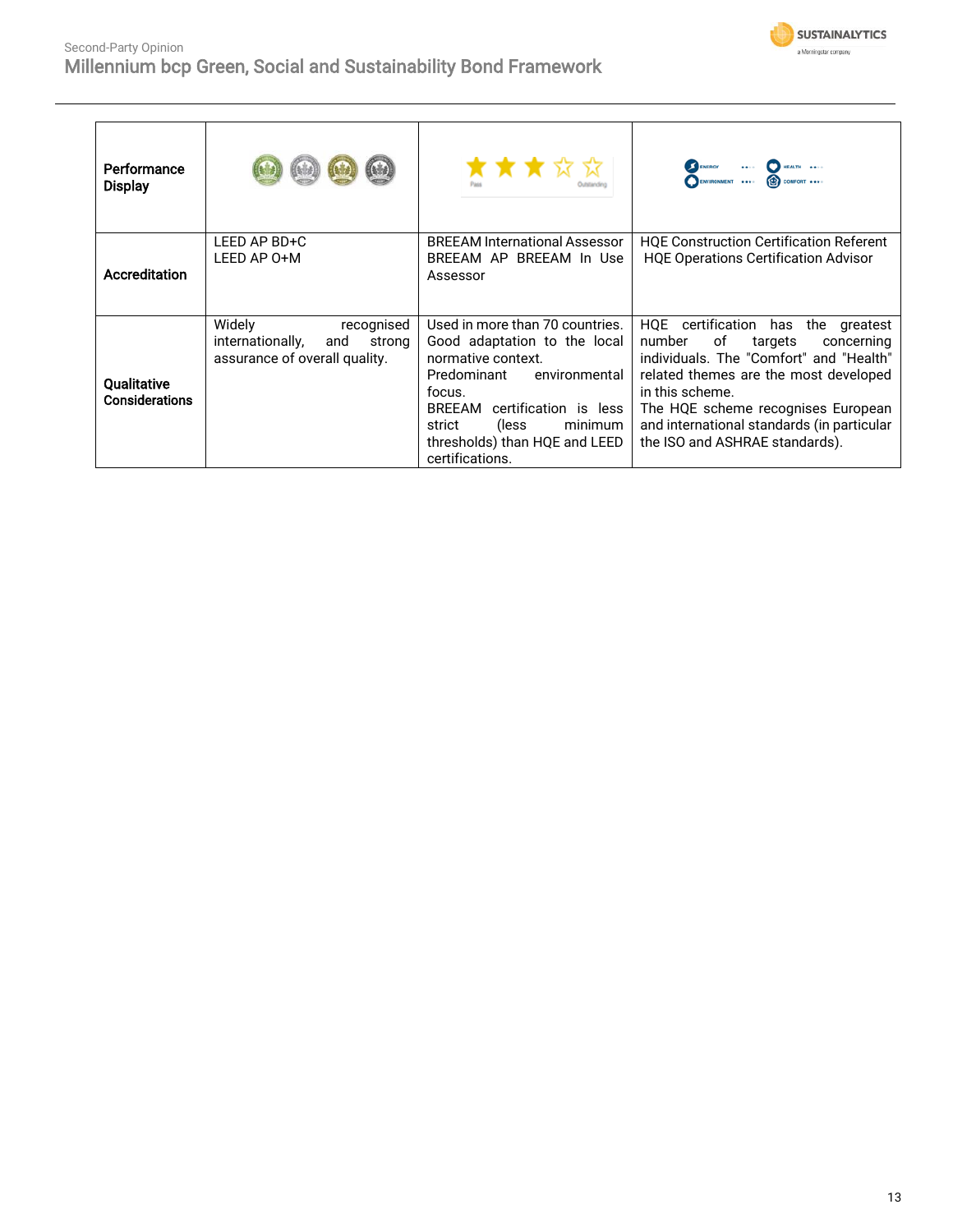

## Appendix 2: Sustainalytics' assessment of forestry certification schemes

|                                             | Programme for the Endorsement of Forest Certification<br>(PEFC) <sup>35</sup>                                                                                                                                                                                                                                                                                                                                                                                                                                                                                                                                                                                                                                                                                                                                                                                                                                                                                                    | Forest Stewardship Council (FSC)36                                                                                                                                                                                                                                                                                                                                                                                                                                                                                                                                                                                                                                                                                                                                                                                        |
|---------------------------------------------|----------------------------------------------------------------------------------------------------------------------------------------------------------------------------------------------------------------------------------------------------------------------------------------------------------------------------------------------------------------------------------------------------------------------------------------------------------------------------------------------------------------------------------------------------------------------------------------------------------------------------------------------------------------------------------------------------------------------------------------------------------------------------------------------------------------------------------------------------------------------------------------------------------------------------------------------------------------------------------|---------------------------------------------------------------------------------------------------------------------------------------------------------------------------------------------------------------------------------------------------------------------------------------------------------------------------------------------------------------------------------------------------------------------------------------------------------------------------------------------------------------------------------------------------------------------------------------------------------------------------------------------------------------------------------------------------------------------------------------------------------------------------------------------------------------------------|
| Background                                  | Founded in 1999, the Programme for the Endorsement<br>of Forest Certification (PEFC) is a non-profit<br>organization that promotes sustainable forest<br>management through independent third-party<br>certification, this includes assessments, endorsements<br>and recognition of national forest certification systems.<br>PEFC was created in response to the specific<br>requirements of small- and family forest owners as an<br>international umbrella organization.                                                                                                                                                                                                                                                                                                                                                                                                                                                                                                      | The Forest Stewardship (FSC) is a non-profit<br>organization established in 1993 that aims to<br>promote sustainable forest management practice by<br>evaluating forest management planning and practices<br>independently against FSC's standards.                                                                                                                                                                                                                                                                                                                                                                                                                                                                                                                                                                       |
| <b>Basic Principles</b>                     | Maintenance and appropriate enhancement of<br>$\bullet$<br>forest resources and their contribution to the<br>global carbon cycle<br>Maintenance and enhancement of forest<br>$\bullet$<br>ecosystem health and vitality<br>Maintenance and encouragement of productive<br>$\bullet$<br>functions of forests (wood and no-wood)<br>Maintenance, conservation and appropriate<br>$\bullet$<br>enhancement of biological diversity in forest<br>ecosystems<br>Maintenance and appropriate enhancement of<br>$\bullet$<br>protective functions in forest management (notably<br>soil and water)<br>Maintenance of socioeconomic functions and<br>$\bullet$<br>conditions<br>Compliance with legal requirements<br>٠                                                                                                                                                                                                                                                                  | Compliance with laws and FSC principles<br>$\bullet$<br>Tenure and use rights and responsibilities<br>$\bullet$<br>Indigenous peoples' rights<br>$\bullet$<br>Community relations and workers' rights<br>٠<br>Benefits from the forests<br>$\bullet$<br>Environmental impact<br>$\bullet$<br>Management plans<br>$\bullet$<br>Monitoring and assessment<br>٠<br>Special sites - high conservation value forests<br>٠<br>(HCVF)<br>Plantations<br>$\bullet$                                                                                                                                                                                                                                                                                                                                                                |
| <b>Types of</b><br>standards/benc<br>hmarks | Sustainable Forest Management benchmark -<br>$\bullet$<br>international requirements for sustainable forest<br>management. National forest management<br>standards must meet these requirements in order<br>to obtain PEFC endorsement<br>Group Forest Management Certification - outlines<br>$\bullet$<br>the requirements for national forest certification<br>systems who have group forest management<br>certification<br>Standard Setting - covers the processes that must<br>٠<br>be adhered to during the development, review and<br>revision of national forest management standards<br>Chain of Custody $-$ outlines the conditions for<br>٠<br>obtaining CoC certification for forest-based<br>products<br>PEFC logo Usage Rules - outlines the<br>$\bullet$<br>requirements entities must abide by when using<br>the PEFC logo<br>Endorsement of National Systems - outlines the<br>٠<br>process that national systems must go through to<br>achieve PEFC endorsement | Forest Management certification (for<br>$\bullet$<br>single/multiple applicant(s) $-$ industrial or private<br>forest owners, forest license holders, community<br>forests, and government-managed forests)<br>Small and Low Intensity Management Forests<br>$\bullet$<br>(SLIMFs) program (for small forests and forests<br>that are managed at low intensity would be<br>eligible)<br>Chain of Custody (CoC) certification (for supply<br>$\bullet$<br>chain companies' planning, practices and<br>products - all operations that want to produce or<br>make claims related to FSC-certified products<br>must possess this certificate)<br>Controlled Wood verification (for assurance that<br>٠<br>100% virgin fiber mixed with FSC-certified and<br>recycled fiber originates from a verified and<br>approved source) |
| Governance                                  | PEFC's governance structure is formed by the General<br>Assembly (GA) which is the highest authority and<br>decision-making body. It is made up of all PEFC<br>members, including national and international<br>stakeholders. In general, PEFC's governance structure<br>is more representative of industry and government<br>stakeholders than of social or environmental groups.<br>Members vote on key decisions including                                                                                                                                                                                                                                                                                                                                                                                                                                                                                                                                                    | The General Assembly is comprised of all FSC<br>members and constitutes the highest decision-<br>making body. Members can apply to join one of three<br>chambers - environmental, social, or economic - that<br>are further divided into northern and southern sub-<br>chambers. Each chamber maintains 33.3% of the<br>weight in votes, and votes are weighted so that the<br>North and South hold an equal portion of authority in                                                                                                                                                                                                                                                                                                                                                                                      |

<sup>&</sup>lt;sup>35</sup> PEFC, Standards and Implementation:<https://www.pefc.org/standards-implementation>

<sup>&</sup>lt;sup>36</sup> Forest Stewardship Council, FSC Principles and Criteria for Forest Stewardship: <u>https://ca.fsc.org/preview.principles-criteria-v5.a-1112.pdf</u>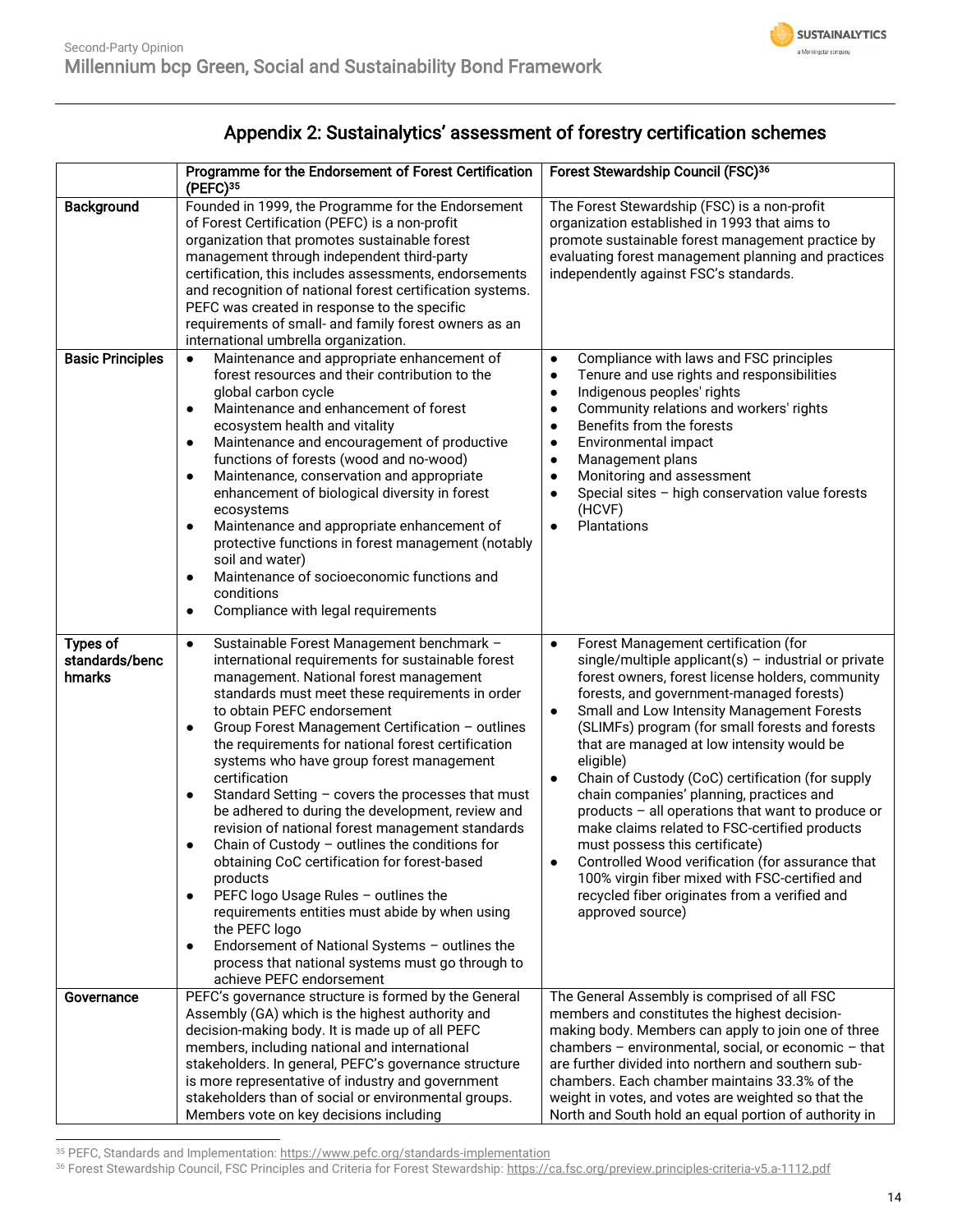

| Scope                          | endorsements, international standards, new members,<br>statutes and budgets. All national members have<br>between one and seven votes, depending on<br>membership fees, while international stakeholder<br>members have one vote each.<br>Multi-stakeholder participation is required in the<br>governance of national schemes as well as in the<br>standard-setting process. Standards and normative<br>documents are reviewed periodically at intervals that do<br>not exceed five years. The PEFC Standard Setting<br>standard is based on ISO/IEC Code for good practice<br>for standardization (Guide 59) <sup>37</sup> and the ISEAL Code of<br>Good Practice for Setting Social and Environmental                                                                                                                                                                                                                      | each chamber, to ensure influence is shared equitably<br>between interest groups and countries with different<br>levels of economic development.<br>FSC is a global, multi-stakeholder owned system. All<br>FSC standards and policies are set by a consultative<br>process. There is an FSC Global standard and for<br>certain countries FSC National standards. Economic,<br>social, and environmental interests have equal weight<br>in the standard setting process. FSC follows the<br>ISEAL Code of Good Practice for Setting Social and<br><b>Environmental Standards.</b>                                                                                                                                                                                                                                                                                      |
|--------------------------------|-------------------------------------------------------------------------------------------------------------------------------------------------------------------------------------------------------------------------------------------------------------------------------------------------------------------------------------------------------------------------------------------------------------------------------------------------------------------------------------------------------------------------------------------------------------------------------------------------------------------------------------------------------------------------------------------------------------------------------------------------------------------------------------------------------------------------------------------------------------------------------------------------------------------------------|------------------------------------------------------------------------------------------------------------------------------------------------------------------------------------------------------------------------------------------------------------------------------------------------------------------------------------------------------------------------------------------------------------------------------------------------------------------------------------------------------------------------------------------------------------------------------------------------------------------------------------------------------------------------------------------------------------------------------------------------------------------------------------------------------------------------------------------------------------------------|
|                                | Standards.                                                                                                                                                                                                                                                                                                                                                                                                                                                                                                                                                                                                                                                                                                                                                                                                                                                                                                                    |                                                                                                                                                                                                                                                                                                                                                                                                                                                                                                                                                                                                                                                                                                                                                                                                                                                                        |
| Chain-of-<br>Custody           | Quality or environmental management systems<br>$\bullet$<br>(ISO 9001:2008 or ISO 14001:2004 respectively)<br>may be used to implement the minimum<br>requirements for chain-of-custody management<br>systems required by PEFC<br>Only accredited certification bodies can undertake<br>$\bullet$<br>certification<br>CoC requirements include specifications for<br>$\bullet$<br>physical separation of wood and percentage-based<br>methods for products with mixed content.<br>The CoC standard includes specifications for<br>$\bullet$<br>tracking and collecting and maintaining<br>documentation about the origin of the materials<br>The CoC standard includes specifications for the<br>$\bullet$<br>physical separation of certified and non-certified<br>wood<br>The CoC standard includes specifications about<br>$\bullet$<br>procedures for dealing with complains related to<br>participant's chain of custody | The Chain-of-Custody (CoC) standard is<br>$\bullet$<br>evaluated by a third-party body that is accredited<br>by FSC and compliant with international<br>standards<br>CoC standard includes procedures for tracking<br>$\bullet$<br>wood origin<br>CoC standard includes specifications for the<br>$\bullet$<br>physical separation of certified and non-certified<br>wood, and for the percentage of mixed content<br>(certified and non-certified) of products<br>CoC certificates state the geographical location<br>$\bullet$<br>of the producer and the standards against which<br>the process was evaluated. Certificates also<br>state the starting and finishing point of the CoC                                                                                                                                                                               |
| Non-certified                  | The PEFC's Due Diligence System requires participants                                                                                                                                                                                                                                                                                                                                                                                                                                                                                                                                                                                                                                                                                                                                                                                                                                                                         | FSC's Controlled Wood Standard establishes                                                                                                                                                                                                                                                                                                                                                                                                                                                                                                                                                                                                                                                                                                                                                                                                                             |
| wood sources                   | to establish systems to minimize the risk of sourcing<br>raw materials from:<br>forest management activities that do not<br>a.<br>comply with local, national or international<br>laws related to:<br>operations and harvesting, including<br>land use conversion,<br>management of areas with<br>designated high environmental and<br>cultural values,<br>protected and endangered species,<br>$\overline{\phantom{0}}$<br>including CITES species,<br>health and labour issues,<br>$\overline{\phantom{a}}$<br>indigenous peoples' property, tenure<br>and use rights,<br>payment of royalties and taxes.<br>genetically modified organisms,<br>b.<br>forest conversion, including conversion of<br>c.<br>primary forests to forest plantations.                                                                                                                                                                            | requirements to participants to establish supply-chain<br>control systems, and documentation to avoid<br>sourcing materials from controversial sources,<br>including:<br>Illegally harvested wood, including wood that<br>а.<br>is harvested without legal authorization,<br>from protected areas, without payment of<br>appropriate taxes and fees, using fraudulent<br>papers and mechanisms, in violation of<br>CITES requirements, and others,<br>Wood harvested in violation of traditional<br>b.<br>and civil rights,<br>Wood harvested in forests where high<br>c.<br>conservation values are threatened by<br>management activities,<br>d. Wood harvested in forests being converted<br>from forests and other wooded ecosystems<br>to plantations or non-forest uses,<br>Wood from management units in which<br>е.<br>genetically modified trees are planted. |
| Accreditation/ve<br>rification | Accreditation is carried out by an accreditation body<br>(AB). In the same way that a certification body checks<br>that a company meets the PEFC standard, the<br>accreditation body checks that a certification body                                                                                                                                                                                                                                                                                                                                                                                                                                                                                                                                                                                                                                                                                                         | FSC-accredited Certification Bodies (CB) conduct an<br>initial assessment, upon successful completion<br>companies are granted a 5-year certificate.<br>Companies must undergo an annual audit and a                                                                                                                                                                                                                                                                                                                                                                                                                                                                                                                                                                                                                                                                   |

<sup>37</sup> ISO, ISO/IEC Guide 59:2019[: https://www.iso.org/standard/23390.html](https://www.iso.org/standard/23390.html)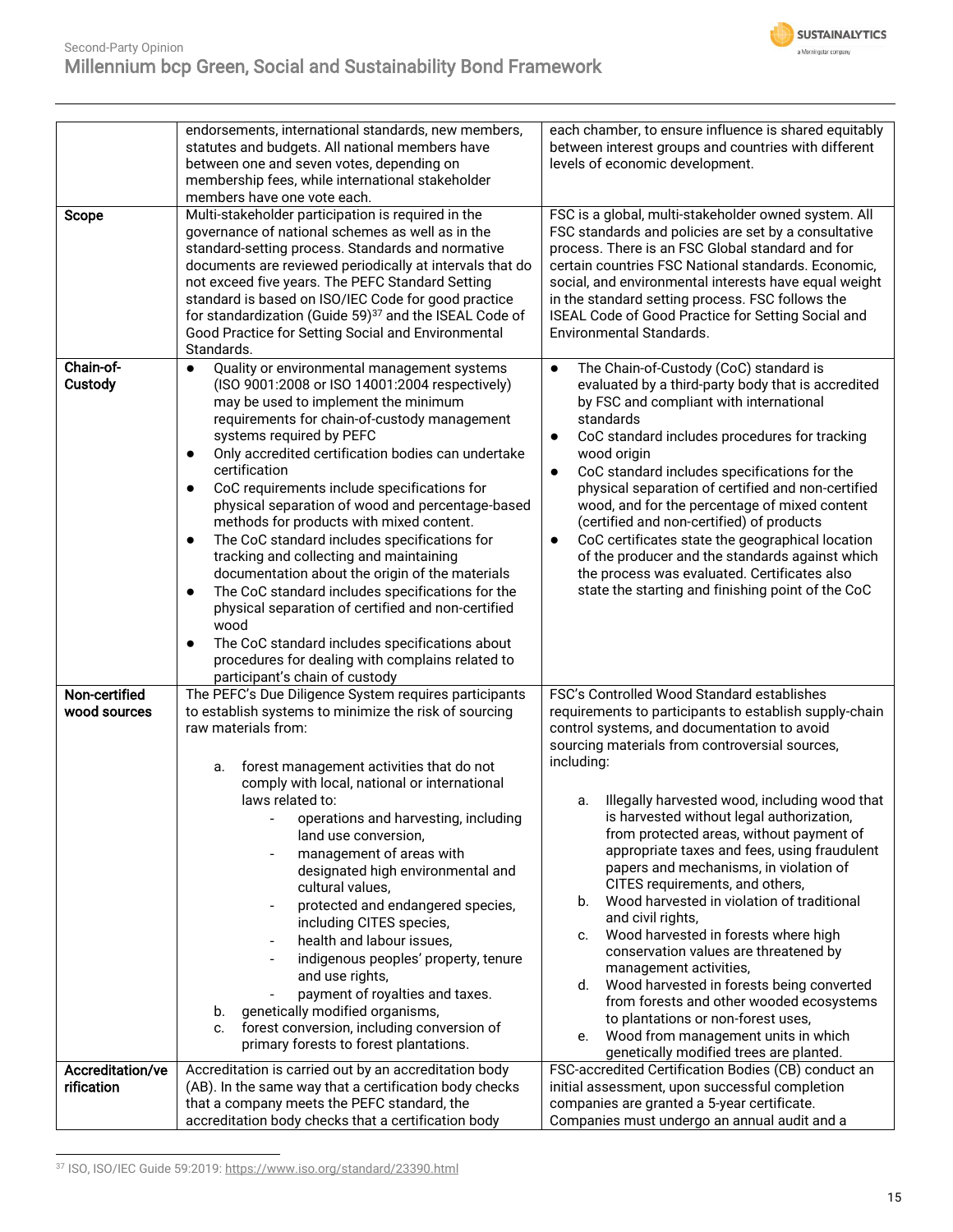

|                | meets specific PEFC and ISO requirements. Through                                                                                       | reassessment audit every 5 years. Certification    |
|----------------|-----------------------------------------------------------------------------------------------------------------------------------------|----------------------------------------------------|
|                | the accreditation process, PEFC has assurance that                                                                                      | Bodies undergo annual audits from Accreditation    |
|                | certification bodies are independent and impartial, that                                                                                | Services International (ASI) to ensure conformance |
|                | they follow PEFC certification procedures.                                                                                              | with ISO standard requirements.                    |
|                |                                                                                                                                         |                                                    |
|                | PEFC does not have their own accreditation body. Like                                                                                   |                                                    |
|                | with the majority of ISO based certifications, PEFC                                                                                     |                                                    |
|                | relies on national ABs under the umbrella of the                                                                                        |                                                    |
|                | International Accreditation Forum (IAF). National ABs                                                                                   |                                                    |
|                | need to be a member of the IAF, which means they                                                                                        |                                                    |
|                | must follow IAF's rules and regulations.                                                                                                |                                                    |
| Qualitative    | Sustainalytics views both FSC and PEFC as being robust, credible standards that are based on comprehensive                              |                                                    |
| considerations | principles and criteria that are aligned with ISO. Both schemes have received praise for their contribution to                          |                                                    |
|                | sustainable forest management practices <sup>38</sup> and both have also faced criticism from civil society actors. <sup>39,40</sup> In |                                                    |
|                | certain instances, these standards go above and beyond national regulation and are capable of providing a high                          |                                                    |
|                | level of assurance that sustainable forest management practices are in place. However, in other cases, the                              |                                                    |
|                | standards are similar or equal to national legislation and provide little additional assurance. Ultimately, the level                   |                                                    |
|                | of assurance that can be provided by either scheme is contingent upon several factors including the certification                       |                                                    |
|                | bodies conducting audits, national regulations and local context.                                                                       |                                                    |

<sup>38</sup> FESPA, FSC, PEFC and ISO 38200[: https://www.fespa.com/en/news-media/blog/fsc-pefc-and-iso-38200](https://www.fespa.com/en/news-media/blog/fsc-pefc-and-iso-38200)

<sup>39</sup> Yale Environment 360, Greenwashed Timber: How Sustainable Forest Certification Has Failed: [https://e360.yale.edu/features/greenwashed-timber](https://e360.yale.edu/features/greenwashed-timber-how-sustainable-forest-certification-has-failed)[how-sustainable-forest-certification-has-failed](https://e360.yale.edu/features/greenwashed-timber-how-sustainable-forest-certification-has-failed)

<sup>&</sup>lt;sup>40</sup> EIA, PEFC: A Fig Leaf for Stolen Timber: <u>https://eia-global.org/blog-posts/PEFC-fig-leaf-for-stolen-timber</u>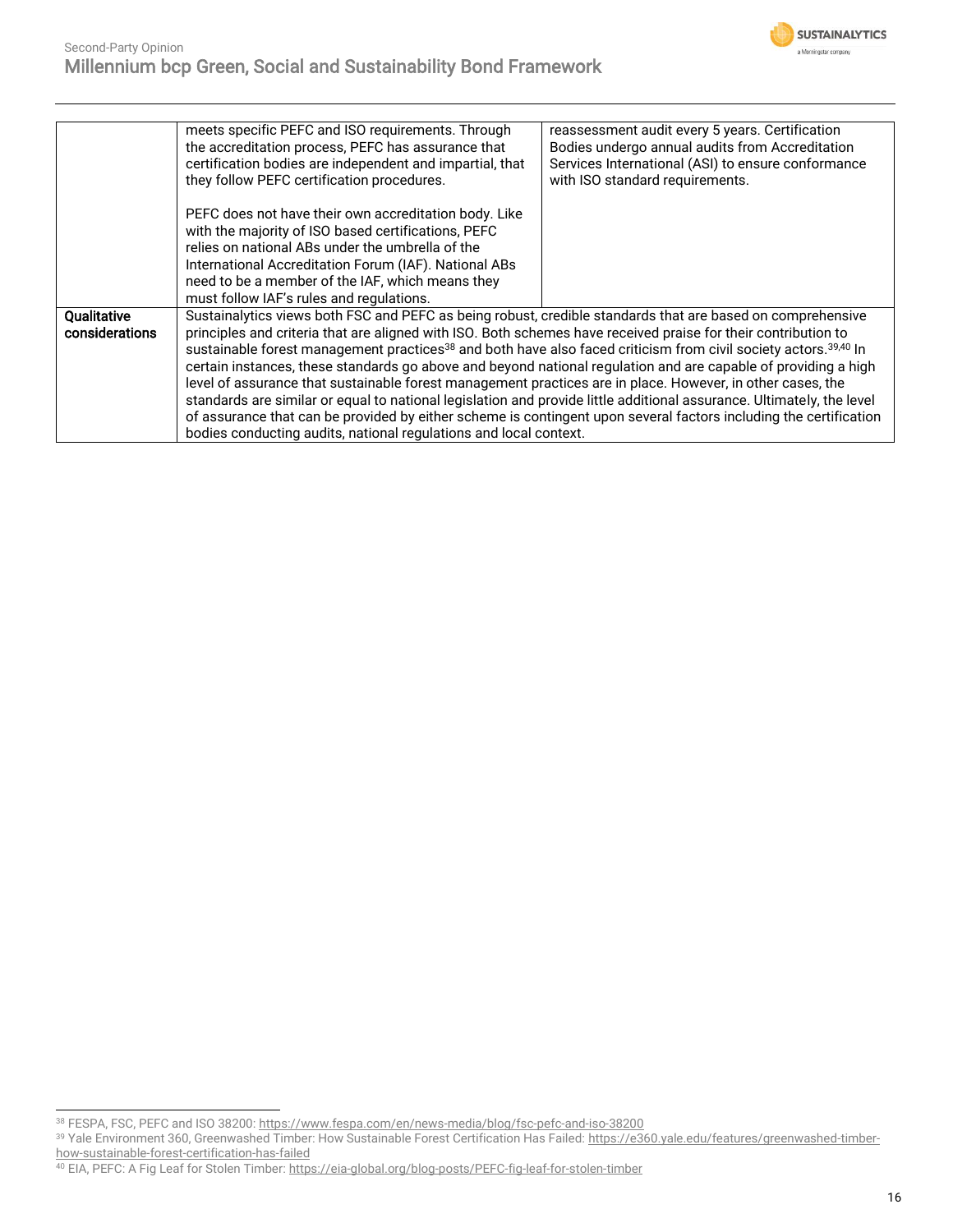

## Appendix 3: Sustainalytics' assessment of bio-based materials certification

|                                    | The Roundtable on Sustainable Biomaterials                                              |
|------------------------------------|-----------------------------------------------------------------------------------------|
| Background                         | The Roundtable on Sustainable Biomaterials (RSB) is an international initiative that    |
|                                    | promotes and supports the sustainability of biomaterials production and processing,     |
|                                    | bringing together companies, farmers, NGOs, and inter-governmental agencies. While      |
|                                    | the RSB was set up in 2007 as a means of ensuring the sustainability of liquid biofuels |
|                                    | for transport, in 2013, it expanded its scope to include biomaterials.                  |
| Clear positive impact              | Promoting sustainable biomaterials.                                                     |
| Minimum standards                  | The RSB sets minimum requirements in the areas of legality, planning, monitoring and    |
|                                    | continuous improvement, GHG emissions, human and labour rights, rural and social        |
|                                    | development, local food security, conservation, soil, water and air management, use     |
|                                    | of technology, inputs and management of waste, land rights and chain of custody.        |
| Directly addressing social and     | The RBS certification addresses key risks such as human and labour rights, supply       |
| environmental risk                 | chain, resource management, and land and biodiversity use through its criteria.         |
| Verification of standards and risk | Certified entities undergo a self-assessment process and, afterward, receives a visit   |
| mitigation                         | from a third-party auditor. Annual audits will also take place after the validation.    |
| Third -party expertise and multi-  | RSB is a full member of the ISEAL Alliance and respects its Codes of Good Practice      |
| stakeholder process                | for multi-stakeholder sustainability standards.                                         |
|                                    | RSB's benchmarks are available with Rainforest Alliance, the Sustainable Agriculture    |
|                                    | Network, the Forest Stewardship Council, Bonsucro and the IFC Performance               |
|                                    | standards.                                                                              |
| <b>Performance Display</b>         |                                                                                         |
|                                    | <b>RSB</b>                                                                              |
|                                    |                                                                                         |
| Accreditation                      | ASI<br>$\bullet$                                                                        |
|                                    | <b>SGS Global Services</b>                                                              |
| Qualitative considerations         | The RSB certification is considered strong by organizations such as WWF, IUCN and       |
|                                    | NRDC. In 2017, RSB certified 50 industrial facilities and 56 784 hectares of farmland.  |
|                                    |                                                                                         |
|                                    |                                                                                         |
|                                    |                                                                                         |
|                                    |                                                                                         |
|                                    |                                                                                         |
|                                    |                                                                                         |
|                                    |                                                                                         |
|                                    |                                                                                         |
|                                    |                                                                                         |
|                                    |                                                                                         |
|                                    |                                                                                         |
|                                    |                                                                                         |
|                                    |                                                                                         |
|                                    |                                                                                         |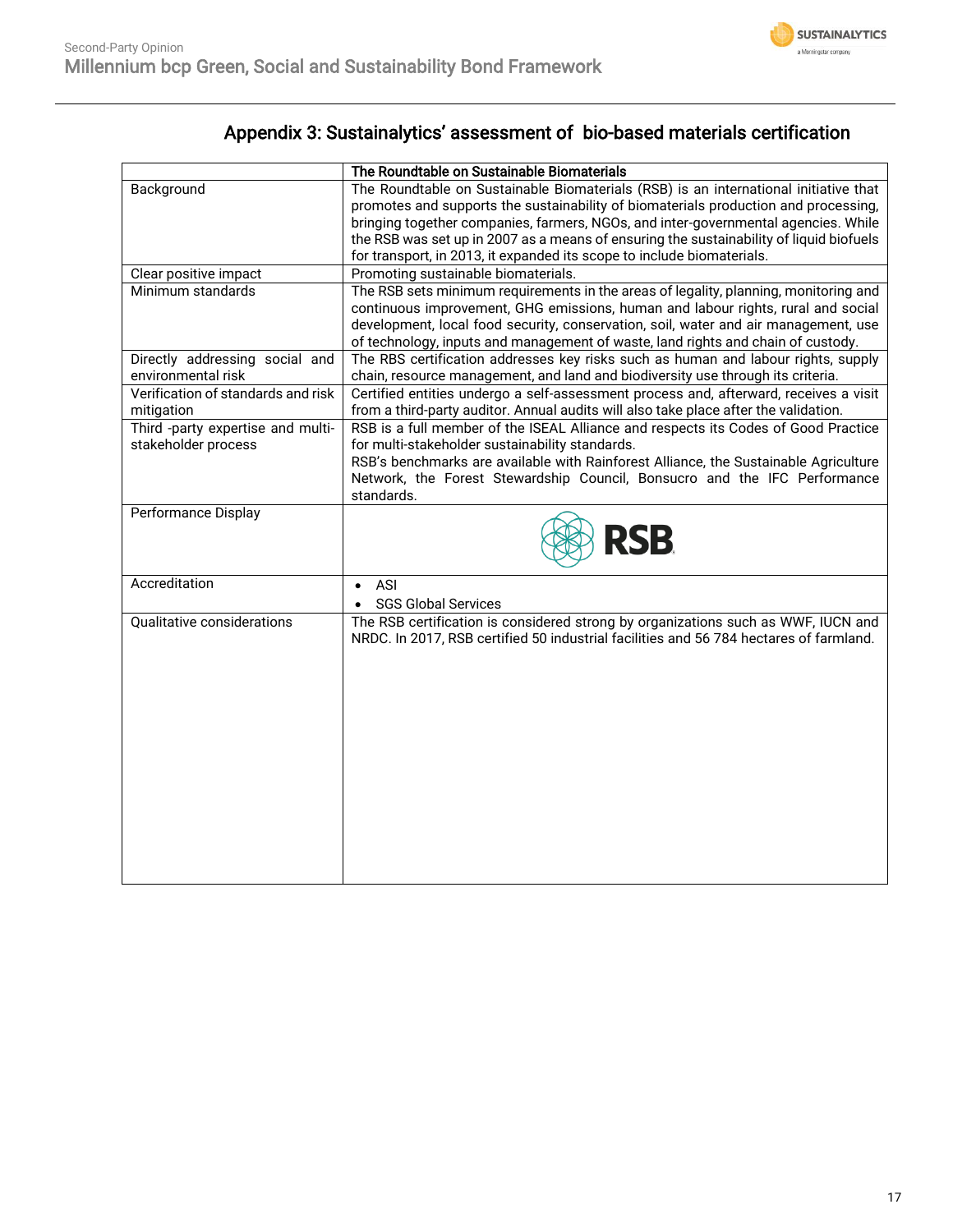

|                                                            | EU Organic <sup>41</sup>                                                                                                                                                                                                                                                                                                                                                                             |
|------------------------------------------------------------|------------------------------------------------------------------------------------------------------------------------------------------------------------------------------------------------------------------------------------------------------------------------------------------------------------------------------------------------------------------------------------------------------|
| Background                                                 | The EU Organic Farming is a European wide label organized under the European<br>Commission's Council Regulation (EC) no 834/2007. The regulation covers the<br>organic production and labelling of organic products including live or<br>unprocessed agricultural projects, processed agricultural products for use of<br>food, feed, and vegetative propagating material and seeds for cultivation. |
| Clear positive impact                                      | Promotion of a sustainable management system that respects nature's systems,<br>contributes to biological diversity, uses energy responsibly, respects high animal<br>welfare standards.                                                                                                                                                                                                             |
| Minimum standards                                          | The EU Organic Farming system prohibits the use of GMOs (minimum 95% GMO<br>free), the use of ionizing radiation and sets core requirements for plant<br>production, production rules for seaweed, livestock production rules, production<br>rules for aquaculture animals.                                                                                                                          |
| Scope of certification<br>or programme                     | The EU Organic Farming system addresses key risks such as substance use<br>(e.g. pesticides, soluble fertilizers, soil conditioners or plant protection products),<br>the maintenance and enhancement of soil life, natural soil fertility, soil stability<br>and biodiversity, preventing and combating soil damage (compaction, erosion).                                                          |
| <b>Verification of</b><br>standards and risk<br>mitigation | Certified entities undergo audits to ensure compliance with criteria and<br>continuous improvement at least once a year, or more often based on a risk<br>assessment.                                                                                                                                                                                                                                |
| Third party expertise<br>and multi-stakeholder<br>process  | The EU Organic Farming is a government-based standard resulting from public<br>consultations and third-party deliberations in line with the European<br>Commission's typical legislative approach.                                                                                                                                                                                                   |
| Performance display                                        |                                                                                                                                                                                                                                                                                                                                                                                                      |
| Third-party verified                                       | Every Member State must designate one or more private and/or public control<br>authorities in charge for the organic production and labelling of organic products<br>in the EU Member States.                                                                                                                                                                                                        |
| Qualitative<br>considerations                              | The EU Organic Farming system is widely recognized across all 28 Member<br>States. Currently, 11.9% million hectares are currently certified under the system,<br>with the whole organic area representing 6.2% of the total utilized agricultural<br>area in the European Union.                                                                                                                    |

## Appendix 4: Sustainalytics' assessment of Organic Certifications

<sup>&</sup>lt;sup>41</sup> European Commission, "Organic farming", at: https://ec.europa.eu/info/food-farming-fisheries/farming/organic-farming\_en.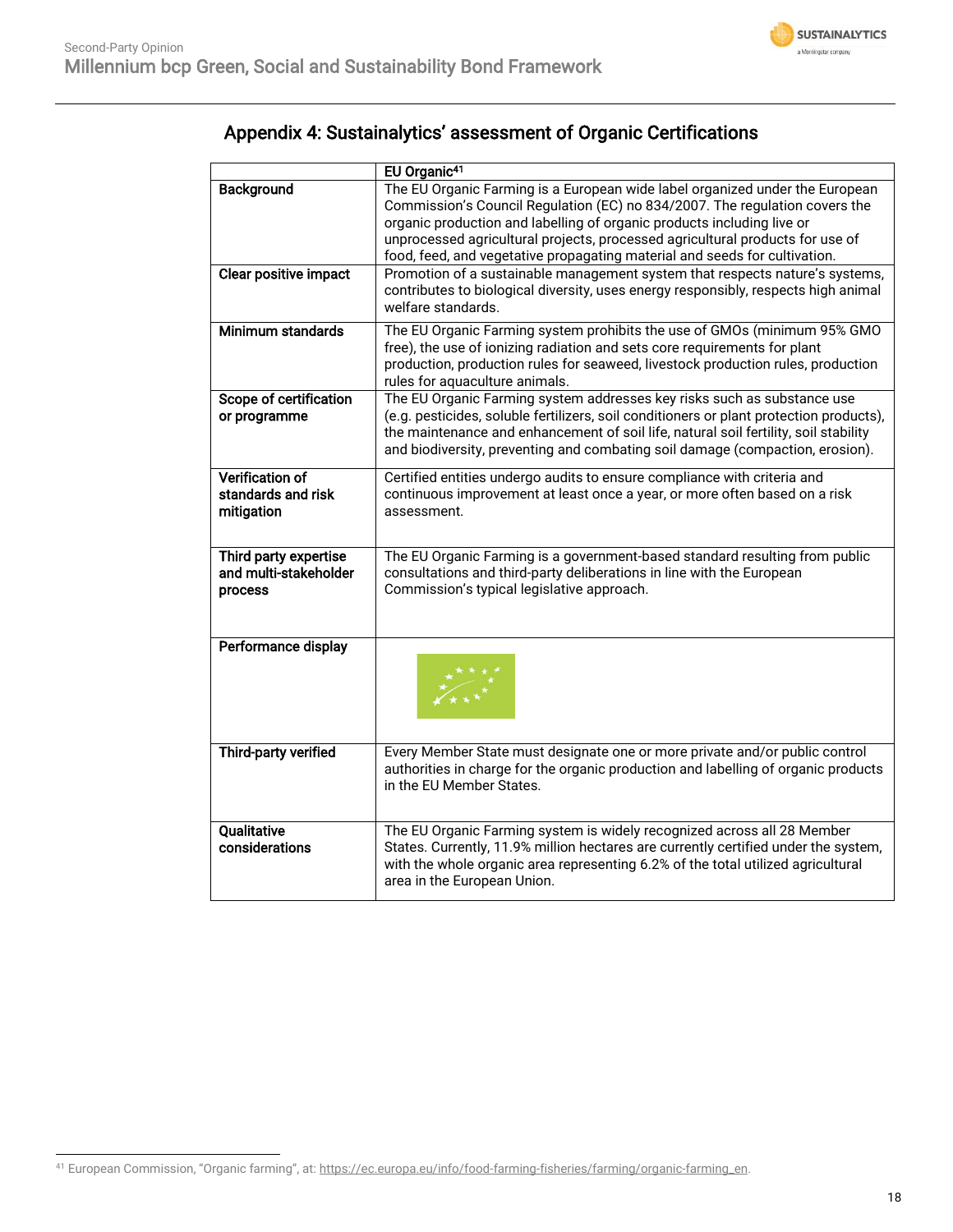

## Appendix 5: Sustainability Bond / Sustainability Bond Programme - External Review Form

### Section 1. Basic Information

| Issuer name:                                                                             | Banco Comercial Português, S.A.                                          |
|------------------------------------------------------------------------------------------|--------------------------------------------------------------------------|
| Sustainability Bond ISIN or Issuer Sustainability<br>Bond Framework Name, if applicable: | Millennium bcp Green, Social and Sustainability<br><b>Bond Framework</b> |
| Review provider's name:                                                                  | <b>Sustainalytics</b>                                                    |
| Completion date of this form:                                                            | May 04, 2021                                                             |
| Publication date of review publication:                                                  |                                                                          |

# Section 2. Review overview

## SCOPE OF REVIEW

The following may be used or adapted, where appropriate, to summarise the scope of the review. The review assessed the following elements and confirmed their alignment with the GBP and SBP:

| 冈                          | Use of Proceeds        | × | Process for Project Evaluation and<br>Selection |  |  |
|----------------------------|------------------------|---|-------------------------------------------------|--|--|
| 冈                          | Management of Proceeds | X | Reporting                                       |  |  |
| ROLE(S) OF REVIEW PROVIDER |                        |   |                                                 |  |  |

- ⊠ Consultancy (incl. 2<sup>nd</sup> opinion) □ □ Certification
- ☐ Verification ☐ Rating
- □ Other (please specify):

Note: In case of multiple reviews / different providers, please provide separate forms for each review.

#### EXECUTIVE SUMMARY OF REVIEW and/or LINK TO FULL REVIEW (if applicable)

Please refer to Evaluation Summary above.

### Section 3. Detailed review

Reviewers are encouraged to provide the information below to the extent possible and use the comment section to explain the scope of their review.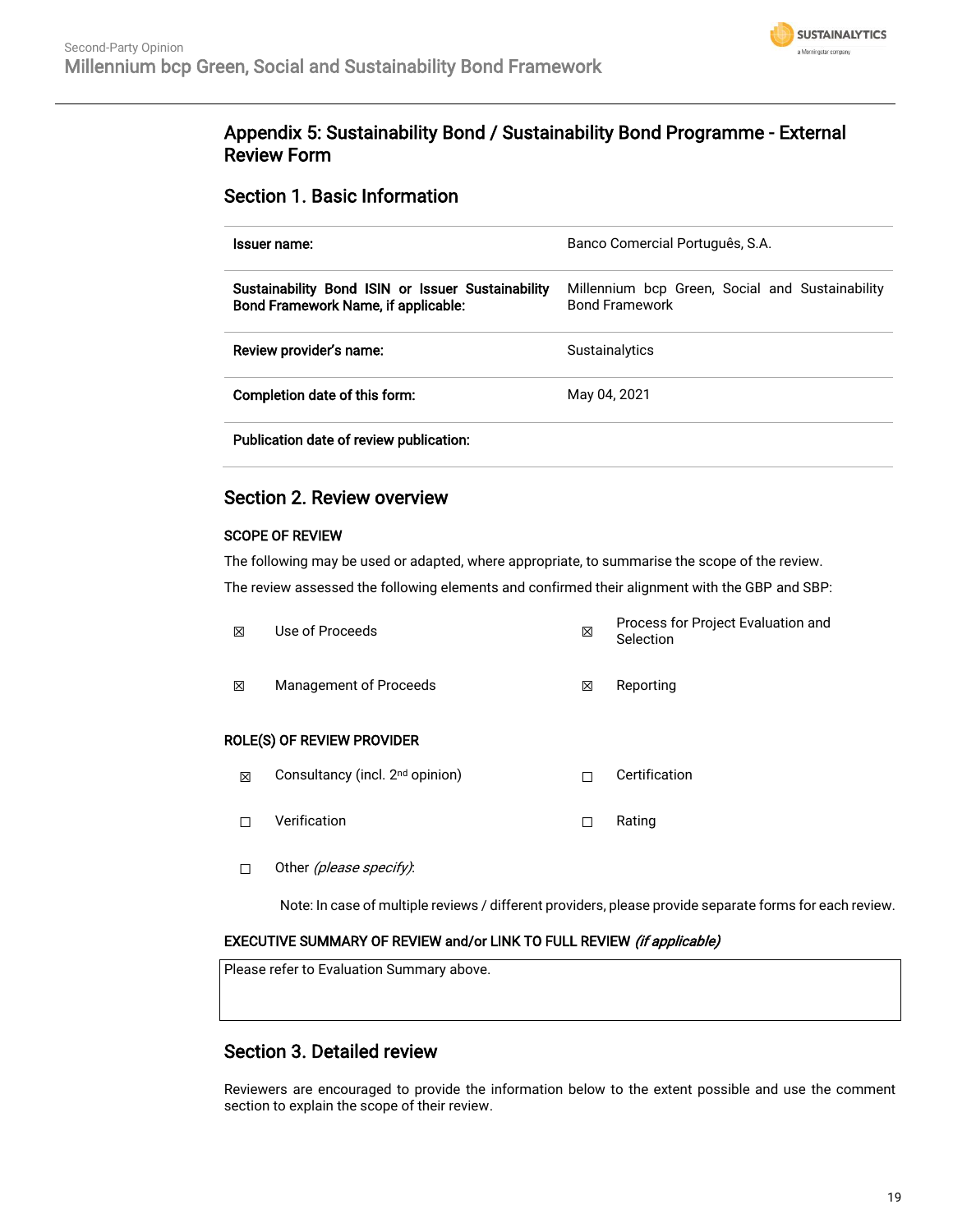

### 1. USE OF PROCEEDS

#### Overall comment on section (if applicable):

The eligible categories – Renewable Energy, Green Buildings, Energy Efficiency, Sustainable Mobility, Circular Economy, Sustainable Water and Waste Management, Sustainable Agriculture, COVID-19 Recovery, Microcredit Financing, SME financing, Access to Essential Services: Healthcare, Access to Essential Services: Education, Socioeconomic Advancement and Empowerment – for the use of proceeds are aligned with those recognized by both the Green Bond Principles and Social Bond Principles. Sustainalytics considers that the eligible categories will lead to positive environmental or social impacts and advance the UN Sustainable Development Goals, specifically SDG 2, 3, 4, 6, 7, 8, 9, 10, 11, and 12.

#### Use of proceeds categories as per GBP:

| ⊠ | Renewable energy                                                                                                                |   | Energy efficiency                                                                  |
|---|---------------------------------------------------------------------------------------------------------------------------------|---|------------------------------------------------------------------------------------|
| П | Pollution prevention and control                                                                                                | 冈 | Environmentally sustainable management of<br>living natural resources and land use |
| П | Terrestrial and aquatic biodiversity<br>conservation                                                                            | ⊠ | Clean transportation                                                               |
| ⊠ | Sustainable water and wastewater<br>management                                                                                  |   | Climate change adaptation                                                          |
| ⊠ | Eco-efficient and/or circular economy<br>adapted products, production technologies<br>and processes                             | ⊠ | Green buildings                                                                    |
| П | Unknown at issuance but currently expected<br>to conform with GBP categories, or other<br>eligible areas not yet stated in GBPs |   | Other (please specify):                                                            |

If applicable please specify the environmental taxonomy, if other than GBPs:

#### Use of proceeds categories as per SBP:

| П | Affordable basic infrastructure                                                                                                | ⊠ | Access to essential services                                      |
|---|--------------------------------------------------------------------------------------------------------------------------------|---|-------------------------------------------------------------------|
| п | Affordable housing                                                                                                             | ⊠ | Employment generation (through SME financing<br>and microfinance) |
| П | Food security                                                                                                                  | ⊠ | Socioeconomic advancement and<br>empowerment                      |
| П | Unknown at issuance but currently expected<br>to conform with SBP categories, or other<br>eligible areas not yet stated in SBP |   | Other (please specify):                                           |

If applicable please specify the social taxonomy, if other than SBP:

#### 2. PROCESS FOR PROJECT EVALUATION AND SELECTION

Overall comment on section (if applicable):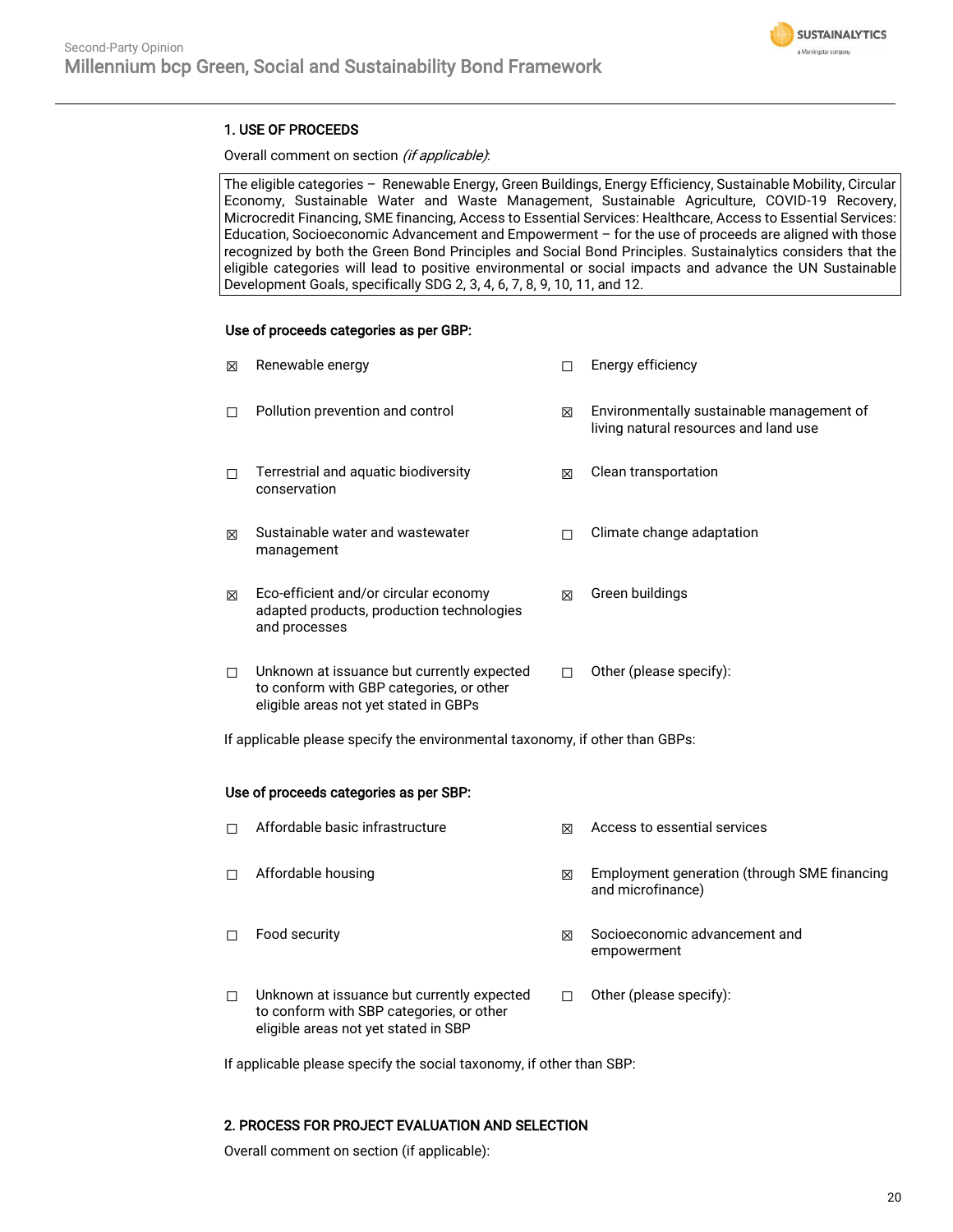

Millennium bcp's internal process in evaluating and selecting projects is overseen by the Green, Social, Sustainability Bond Working Group (or the "Working Group") that is expected to meet on a semi-annual basis. The Working Group will also be responsible for approving the allocation of net proceeds, replacing the ineligible green and social assets, validating allocation and impact reporting, and updating the framework. Sustainalytics considers the project selection process in line with market practice.

#### Evaluation and selection

| ⊠                                                         | Credentials on the issuer's social and green<br>objectives                                 | ⊠ | Documented process to determine that<br>projects fit within defined categories                  |  |  |  |
|-----------------------------------------------------------|--------------------------------------------------------------------------------------------|---|-------------------------------------------------------------------------------------------------|--|--|--|
| ⊠                                                         | Defined and transparent criteria for projects<br>eligible for Sustainability Bond proceeds | П | Documented process to identify and<br>manage potential ESG risks associated<br>with the project |  |  |  |
| П                                                         | Summary criteria for project evaluation and<br>selection publicly available                |   | Other (please specify):                                                                         |  |  |  |
| <b>Information on Responsibilities and Accountability</b> |                                                                                            |   |                                                                                                 |  |  |  |
| ⊠                                                         | Evaluation / Selection criteria subject to<br>external advice or verification              |   | In-house assessment                                                                             |  |  |  |

☐ Other (please specify):

#### 3. MANAGEMENT OF PROCEEDS

Overall comment on section (if applicable):

Millennium bcp's processes for management of proceeds is overseen by the Bank's Medium- and Long-Term Funding Department. The Bank tracks and allocates proceeds through a portfolio approach and intends to allocate all proceeds within 36 months after issuance. Pending allocation of net proceeds or in case of insufficient eligible assets, Millennium intends to invest the balance of the net proceeds in cash, cash equivalent, or other liquid instruments that are in line with the Bank's liquidity management policy. This is in line with market practice.

#### Tracking of proceeds:

- $\boxtimes$  Sustainability Bond proceeds segregated or tracked by the issuer in an appropriate manner
- $\boxtimes$  Disclosure of intended types of temporary investment instruments for unallocated proceeds
- ☐ Other (please specify):

#### Additional disclosure:

- ☐ Allocations to future investments only ☐ Allocations to both existing and future
	- investments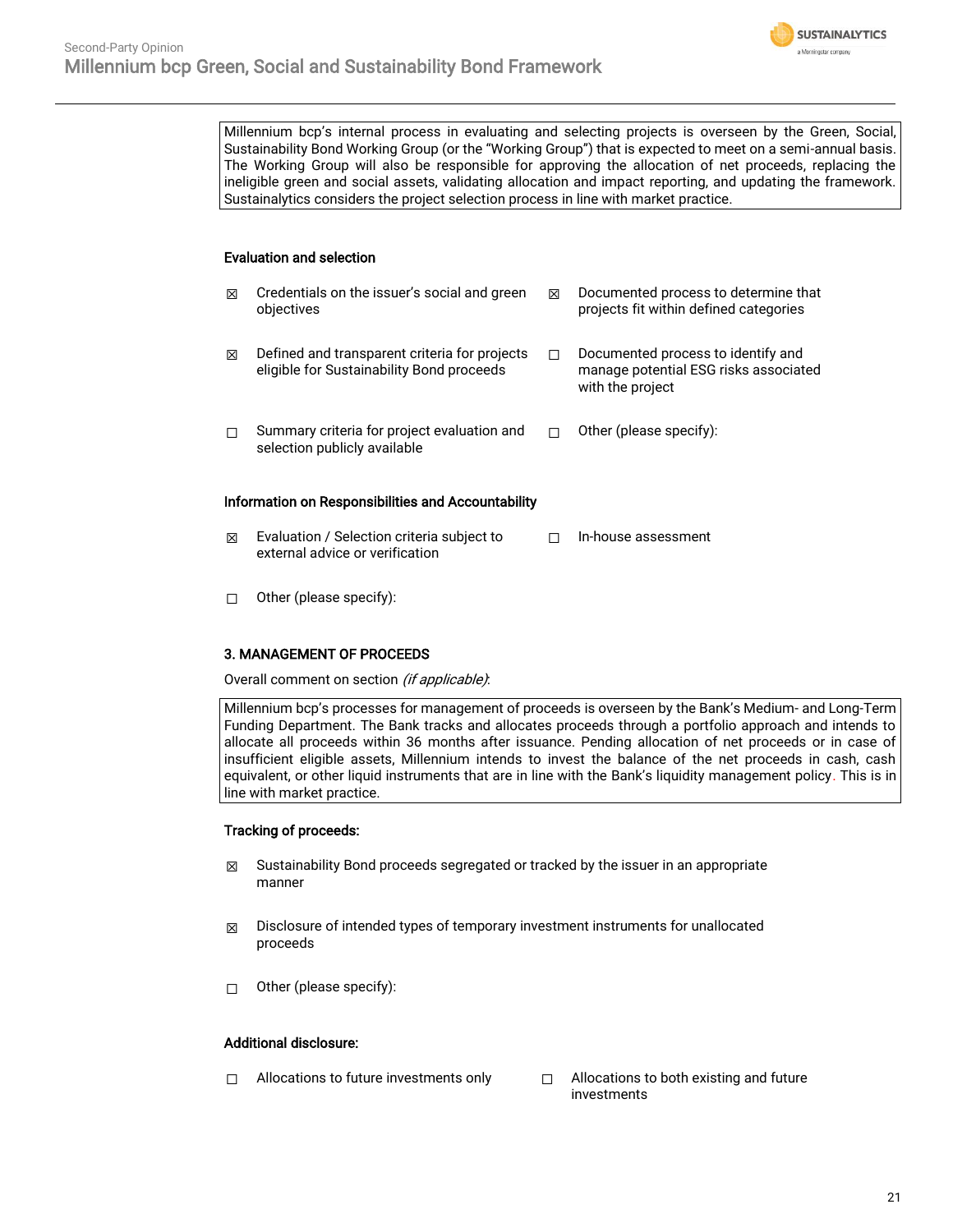

- ☐ Allocation to individual disbursements ☒ Allocation to a portfolio of
	- disbursements<sup>'</sup>
- ☐ Disclosure of portfolio balance of unallocated proceeds
- ☐ Other (please specify):

#### 4. REPORTING

Overall comment on section (if applicable):

Millennium intends to report on allocation and impact of proceeds on its website on an annual basis until full allocation. Millennium's allocation report may include the total amount of bonds issued, total amount of proceeds allocated by category, and amount of unallocated proceeds. In addition, Millennium is committed to reporting on relevant impact metrics. Sustainalytics views Millennium's allocation and impact reporting as aligned with market practice.

#### Use of proceeds reporting:

| □ | Project-by-project                          |                               | 図                                                         | On a project portfolio basis |        |                                                                                                       |
|---|---------------------------------------------|-------------------------------|-----------------------------------------------------------|------------------------------|--------|-------------------------------------------------------------------------------------------------------|
| п |                                             | Linkage to individual bond(s) |                                                           | П                            |        | Other (please specify):                                                                               |
|   |                                             | Information reported:         |                                                           |                              |        |                                                                                                       |
|   |                                             | X                             | Allocated amounts                                         |                              | П      | Sustainability Bond financed share of<br>total investment                                             |
|   |                                             | X                             | Other (please specify): amount<br>of unallocated proceeds |                              |        |                                                                                                       |
|   | Frequency:                                  |                               |                                                           |                              |        |                                                                                                       |
|   |                                             | п                             | Annual                                                    |                              | П      | Semi-annual                                                                                           |
|   |                                             | П                             | Other (please specify):                                   |                              |        |                                                                                                       |
|   | Impact reporting:                           |                               |                                                           |                              |        |                                                                                                       |
| □ | Project-by-project                          |                               | 冈                                                         | On a project portfolio basis |        |                                                                                                       |
| □ |                                             |                               | Linkage to individual bond(s)                             | П                            |        | Other (please specify):                                                                               |
|   | Information reported (expected or ex-post): |                               |                                                           |                              |        |                                                                                                       |
|   |                                             | 区                             | <b>GHG Emissions / Savings</b>                            |                              | $\Box$ | <b>Energy Savings</b>                                                                                 |
|   |                                             | □                             | Decrease in water use                                     |                              | 図      | Number of beneficiaries                                                                               |
|   |                                             | □                             | <b>Target populations</b>                                 |                              | □      | Other ESG indicators (please<br>specify): Number of<br>companies supported,<br>number of jobs created |

and/or maintained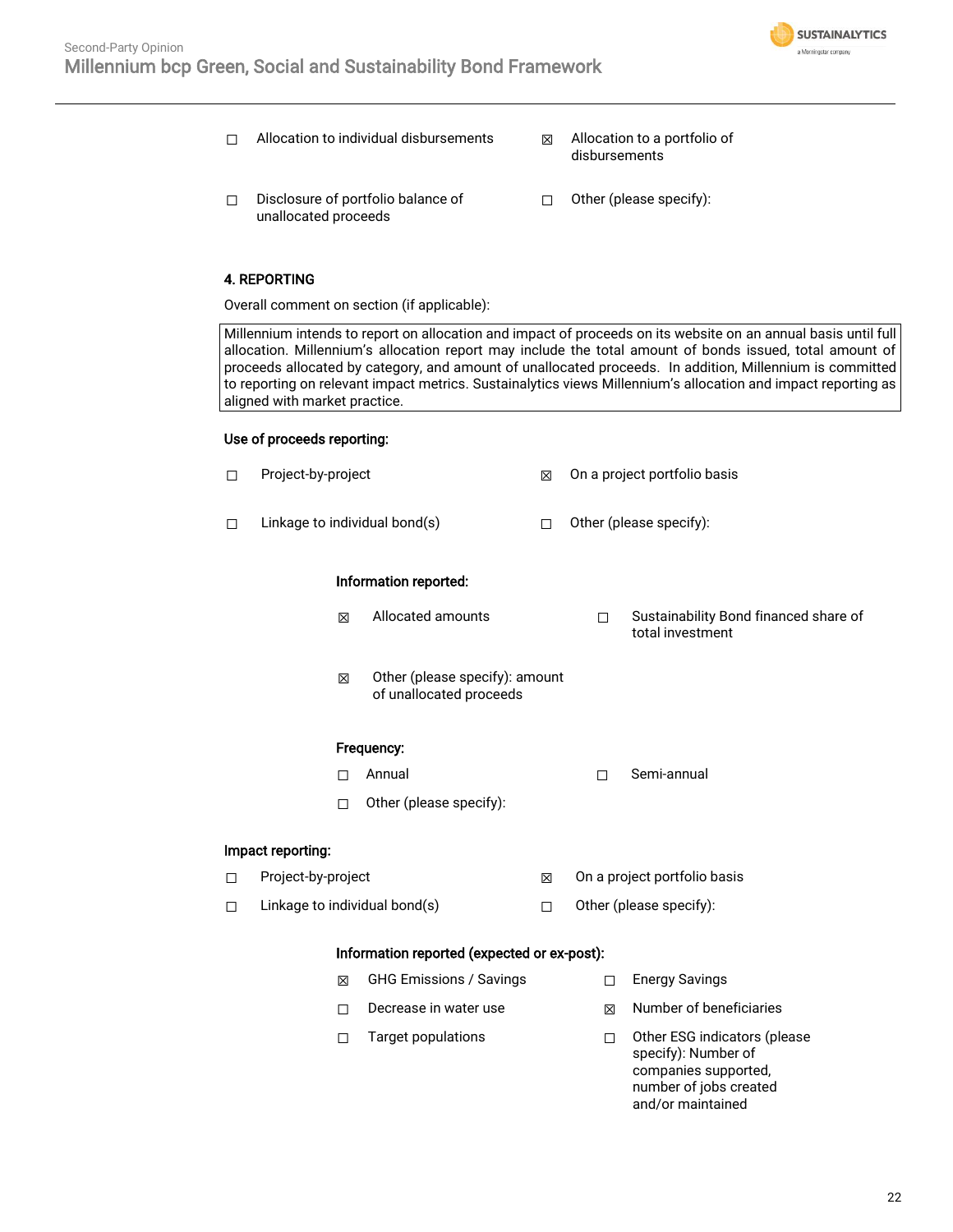

#### Frequency:

- 
- ☐ Annual ☐ Semi-annual
- $\Box$  Other (please specify):

#### Means of Disclosure

- ☐ Information published in financial report ☐ Information published in sustainability report □ Information published in ad hoc documents  $\boxtimes$  Other (please specify): website
- $\Box$  Reporting reviewed (if yes, please specify which parts of the reporting are subject to external review):

Where appropriate, please specify name and date of publication in the useful links section.

#### USEFUL LINKS (e.g. to review provider methodology or credentials, to issuer's documentation, etc.)

#### SPECIFY OTHER EXTERNAL REVIEWS AVAILABLE, IF APPROPRIATE

#### Type(s) of Review provided:

- □ Consultancy (incl. 2<sup>nd</sup> opinion) □ Certification
- ☐ Verification / Audit ☐ Rating
- □ Other (please specify):

Review provider(s): Date of publication:

#### ABOUT ROLE(S) OF REVIEW PROVIDERS AS DEFINED BY THE GBP AND THE SBP

- i. Second-Party Opinion: An institution with sustainability expertise that is independent from the issuer may provide a Second-Party Opinion. The institution should be independent from the issuer's adviser for its Sustainability Bond framework, or appropriate procedures such as information barriers will have been implemented within the institution to ensure the independence of the Second-Party Opinion. It normally entails an assessment of the alignment with the Principles. In particular, it can include an assessment of the issuer's overarching objectives, strategy, policy, and/or processes relating to sustainability and an evaluation of the environmental and social features of the type of Projects intended for the Use of Proceeds.
- ii. Verification: An issuer can obtain independent verification against a designated set of criteria, typically pertaining to business processes and/or sustainability criteria. Verification may focus on alignment with internal or external standards or claims made by the issuer. Also, evaluation of the environmentally or socially sustainable features of underlying assets may be termed verification and may reference external criteria. Assurance or attestation regarding an issuer's internal tracking method for use of proceeds, allocation of funds from Sustainability Bond proceeds, statement of environmental or social impact or alignment of reporting with the Principles may also be termed verification.
- iii. Certification: An issuer can have its Sustainability Bond or associated Sustainability Bond framework or Use of Proceeds certified against a recognised external sustainability standard or label. A standard or label defines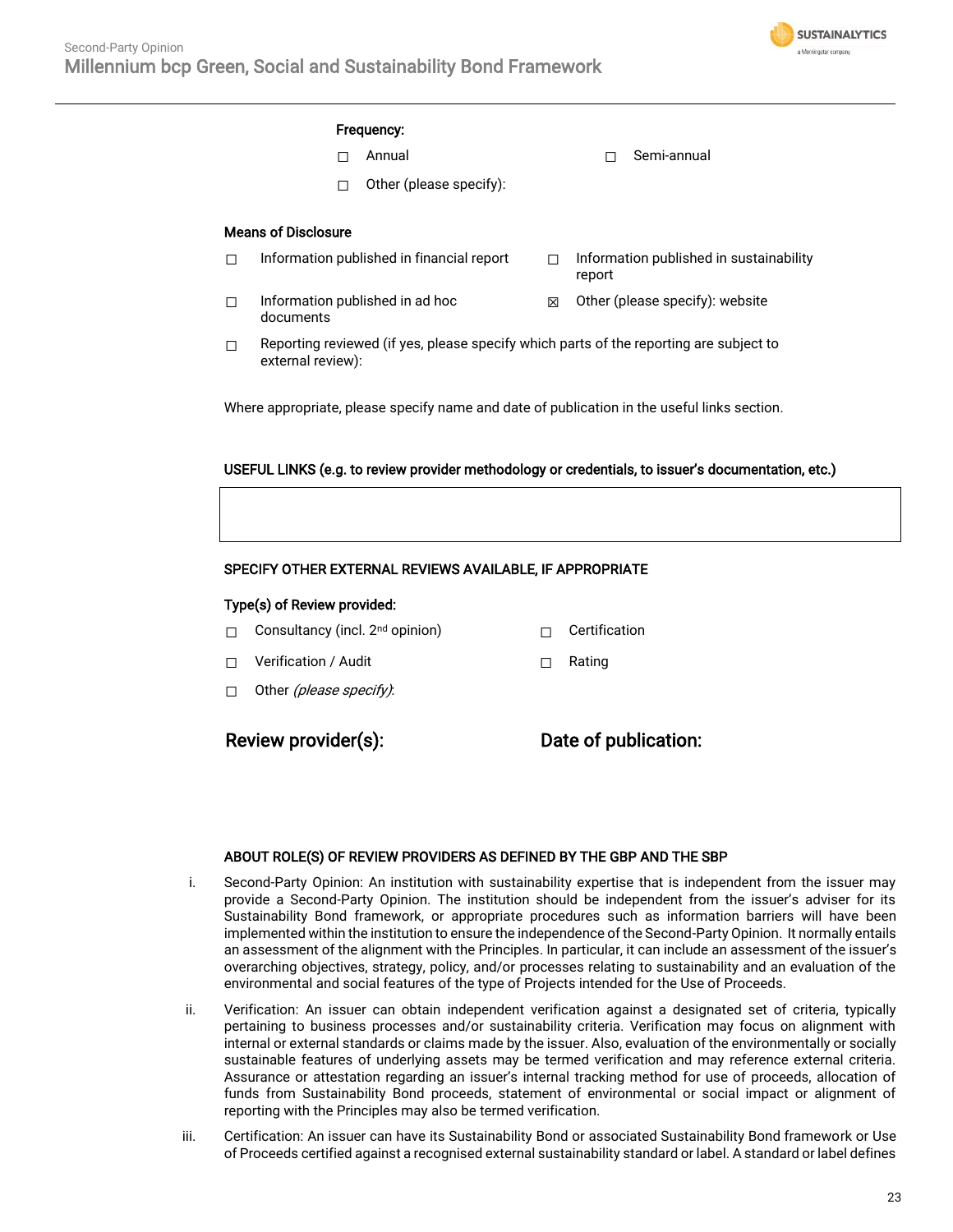specific criteria, and alignment with such criteria is normally tested by qualified, accredited third parties, which may verify consistency with the certification criteria.

iv. Green, Social and Sustainability Bond Scoring/Rating: An issuer can have its Sustainability Bond, associated Sustainability Bond framework or a key feature such as Use of Proceeds evaluated or assessed by qualified third parties, such as specialised research providers or rating agencies, according to an established scoring/rating methodology. The output may include a focus on environmental and/or social performance data, process relative to the Principles, or another benchmark, such as a 2-degree climate change scenario. Such scoring/rating is distinct from credit ratings, which may nonetheless reflect material sustainability risks.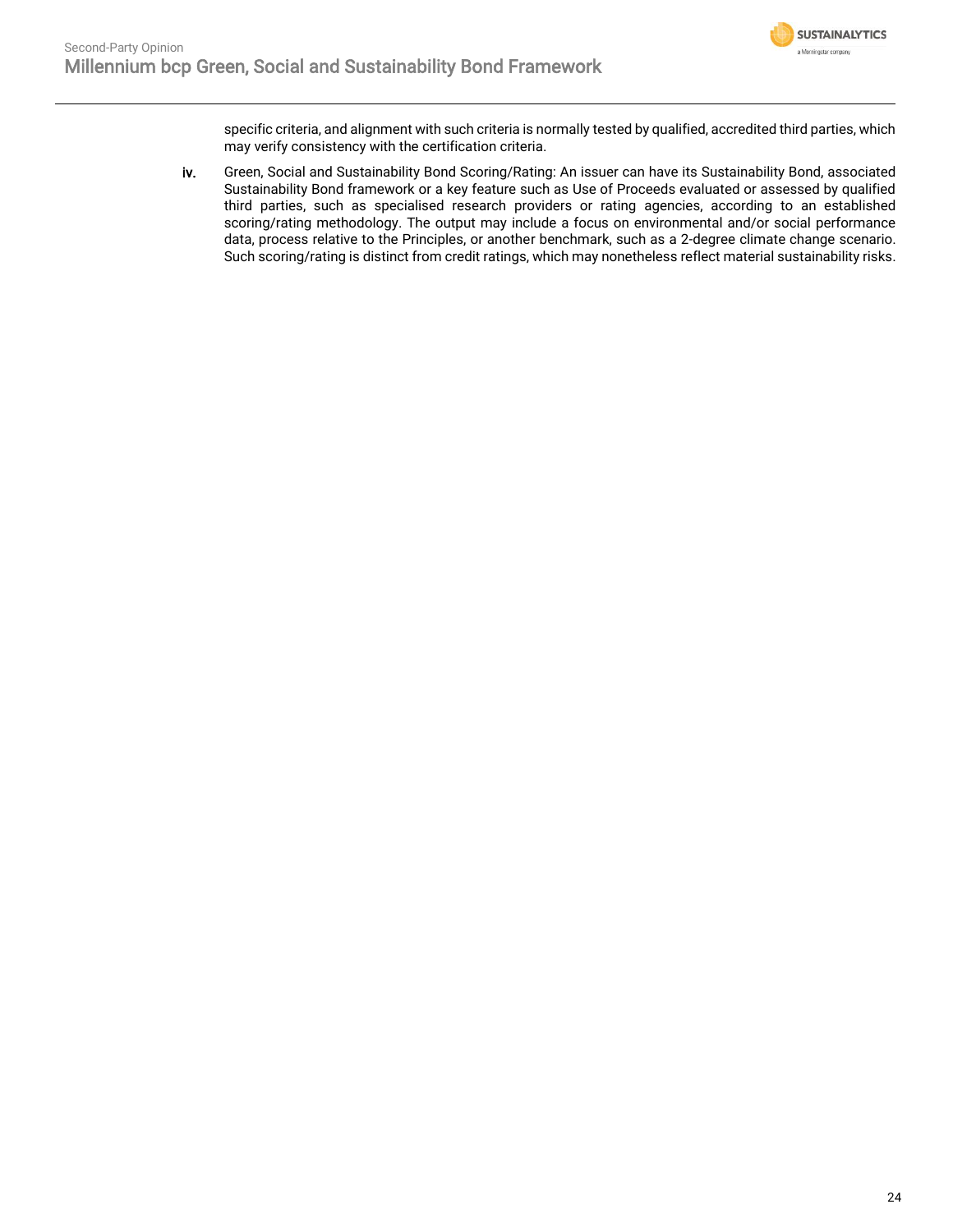

## Disclaimer

#### Copyright ©2021 Sustainalytics. All rights reserved.

The information, methodologies and opinions contained or reflected herein are proprietary of Sustainalytics and/or its third party suppliers (Third Party Data), and may be made available to third parties only in the form and format disclosed by Sustainalytics, or provided that appropriate citation and acknowledgement is ensured. They are provided for informational purposes only and (1) do not constitute an endorsement of any product or project; (2) do not constitute investment advice, financial advice or a prospectus; (3) cannot be interpreted as an offer or indication to buy or sell securities, to select a project or make any kind of business transactions; (4) do not represent an assessment of the issuer's economic performance, financial obligations nor of its creditworthiness; and/or (5) have not and cannot be incorporated into any offering disclosure.

These are based on information made available by the issuer and therefore are not warranted as to their merchantability, completeness, accuracy, up-to-dateness or fitness for a particular purpose. The information and data are provided "as is" and reflect Sustainalytics` opinion at the date of their elaboration and publication. Sustainalytics accepts no liability for damage arising from the use of the information, data or opinions contained herein, in any manner whatsoever, except where explicitly required by law. Any reference to third party names or Third Party Data is for appropriate acknowledgement of their ownership and does not constitute a sponsorship or endorsement by such owner. A list of our third-party data providers and their respective terms of use is available on our website. For more information, visit http://www.sustainalytics.com/legal-disclaimers.

The issuer is fully responsible for certifying and ensuring the compliance with its commitments, for their implementation and monitoring.

In case of discrepancies between the English language and translated versions, the English language version shall prevail.